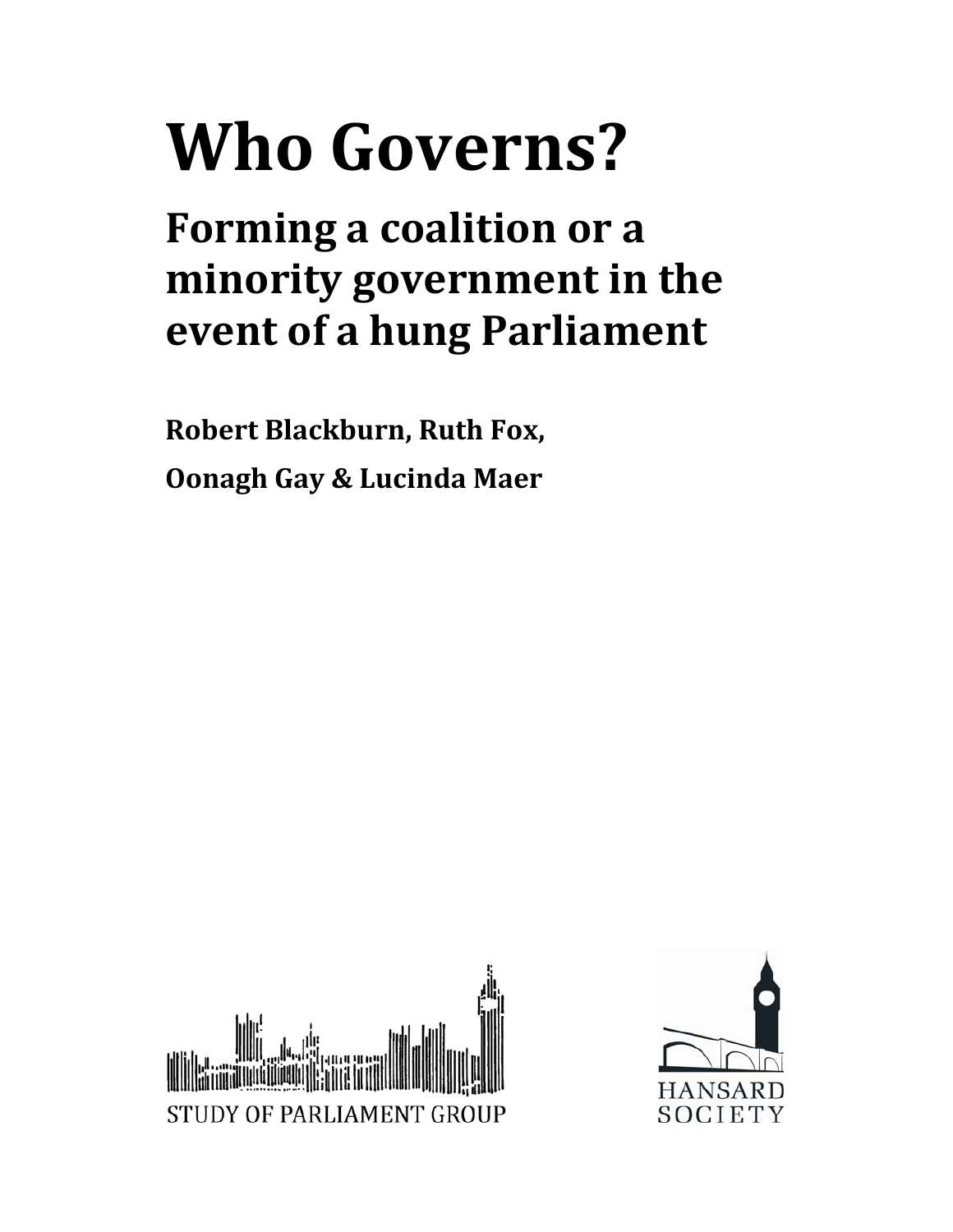This pamphlet is a joint publication by the Hansard Society and the Study of Parliament Group.

#### THE HANSARD SOCIETY

The Hansard Society is the UK's leading independent, non-partisan political research and education charity, dedicated to strengthening parliamentary democracy and encouraging greater public involvement in politics. For more information about other Hansard Society publications visit the website at www.hansardsociety.org.uk or email hansard@hansard.lse.ac.uk.

#### THE STUDY OF PARLIAMENT GROUP

The Study Of Parliament Group was founded in 1964 to study the workings of Parliament and parliamentary institutions: its membership brings together staff of UK parliamentary institutions and academics active in this field. The views expressed by members of the Study of Parliament Group are not necessarily those of the Group.

The Group's website www.spg.org.uk provides further information about its activities.<br>
Please note that the SPG website is now at<br>
www.studyofparliament.org.uk Please note that the SPG website is now at

The views expressed in this publication are those of the authors who are happy to invite analysis and discussion of these views.

Robert Blackburn is Professor of Constitutional Law at King's College London. Former Academic Secretary of the Study of Parliament Group, he is the author of numerous works on constitutional affairs such as The Electoral System in Britain, King and Country: Monarchy and the Future King Charles III and the new title on Parliament for Halsbury's Laws of England.

Ruth Fox is Director of the Hansard Society's Parliament and Government Programme and a member of the Executive Committee of the Study of Parliament Group.

Oonagh Gay is chair of the Study of Parliament Group and a member of the Hansard Society Advisory Council. She has worked at the House of Commons Library for 27 years and is currently head of the Parliament and Constitution Centre.

Lucinda Maer is a Senior Research Clerk in the House of Commons Library and a member of the Executive Committee of the Study of Parliament Group.

All rights reserved. No part of this publication may be reproduced, stored in a retrieval system or transmitted in any form by any means, without the prior permission of the Hansard Society and the Study of Parliament Group.

© Hansard Society & Study of Parliament Group 2010

ISBN: 978 0900432 59 0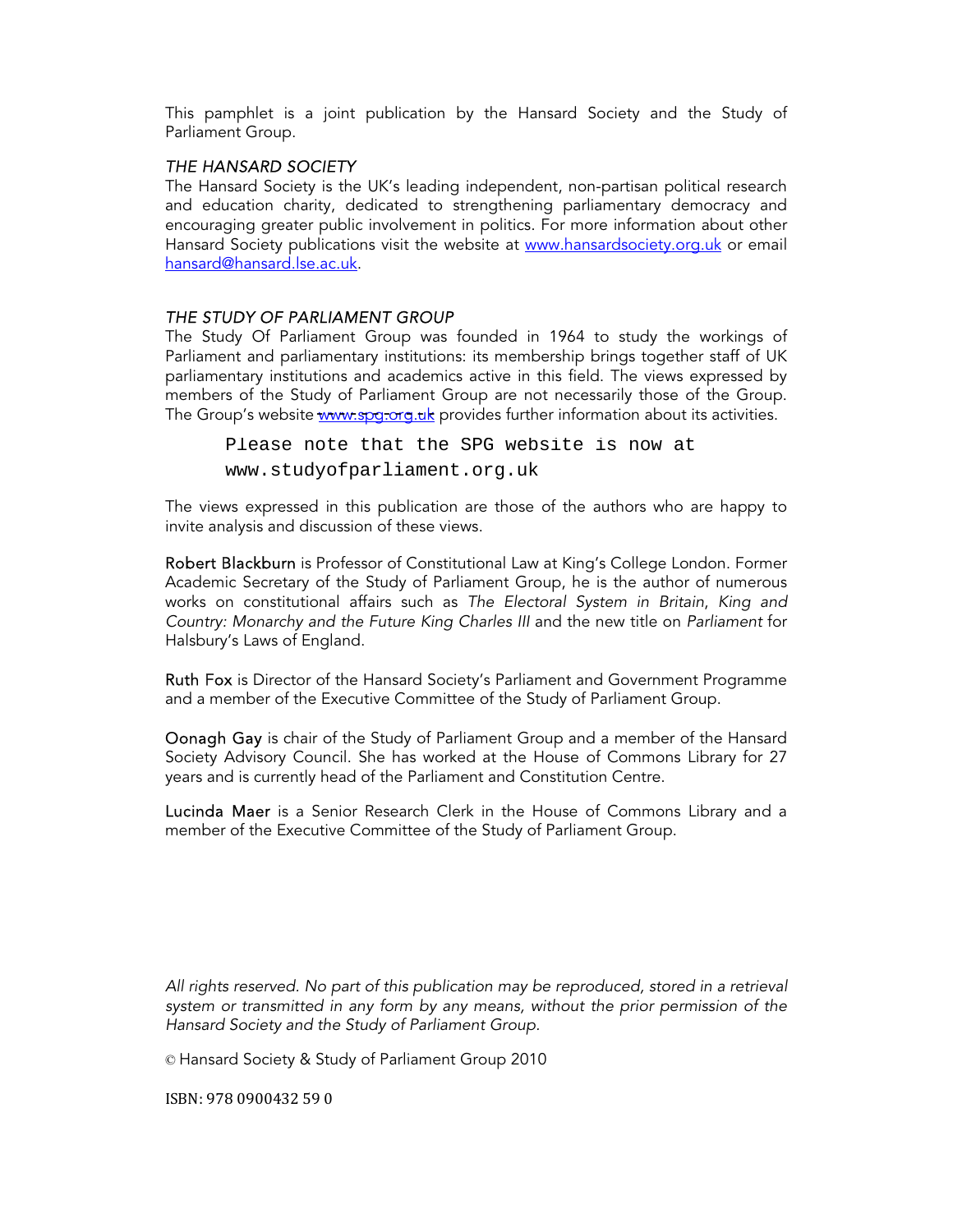# **Contents**

| <b>Executive summary</b>                                                                                                                                                                                                                                                                                                                                                                          | 1  |
|---------------------------------------------------------------------------------------------------------------------------------------------------------------------------------------------------------------------------------------------------------------------------------------------------------------------------------------------------------------------------------------------------|----|
| <b>Introduction</b>                                                                                                                                                                                                                                                                                                                                                                               | 3  |
| 1. The process of government formation<br>The incumbent prime minister gets first call on forming an<br>administration<br>The 1974 experience<br>How long can be taken to form a government?<br>Influences on the timetable for forming an administration<br>What will be needed to 'command' the confidence of the House of<br>Commons?<br>Convening of the new Parliament<br>The Queen's Speech | 4  |
| 2. Parliamentary procedure: help or hindrance?<br>The Speaker's casting vote<br>Statutory instruments and programming motions<br>Committee composition<br>The House of Lords<br>Provisions for the opposition parties                                                                                                                                                                             | 8  |
| 3. An early second general election?<br>The prime minister's search for a majority<br>Election timing and the constitution<br>No confidence motions and the constitution<br>The case for reform                                                                                                                                                                                                   | 11 |
| 4. Changing the political culture<br>Weak and unstable government?<br>The greatest change: coalition or minority government?<br>The new intake of MPs                                                                                                                                                                                                                                             | 14 |
| 5. The place of constitutional and parliamentary reform in a 2010<br>inter-party agreement<br>The Cook-Maclennan talks<br>A new Cook-Maclennan?<br>Proportional representation for the House of Commons<br>Composition of the House of Lords                                                                                                                                                      | 17 |
| <b>Endpiece</b>                                                                                                                                                                                                                                                                                                                                                                                   | 21 |
| <b>Notes and references</b>                                                                                                                                                                                                                                                                                                                                                                       | 22 |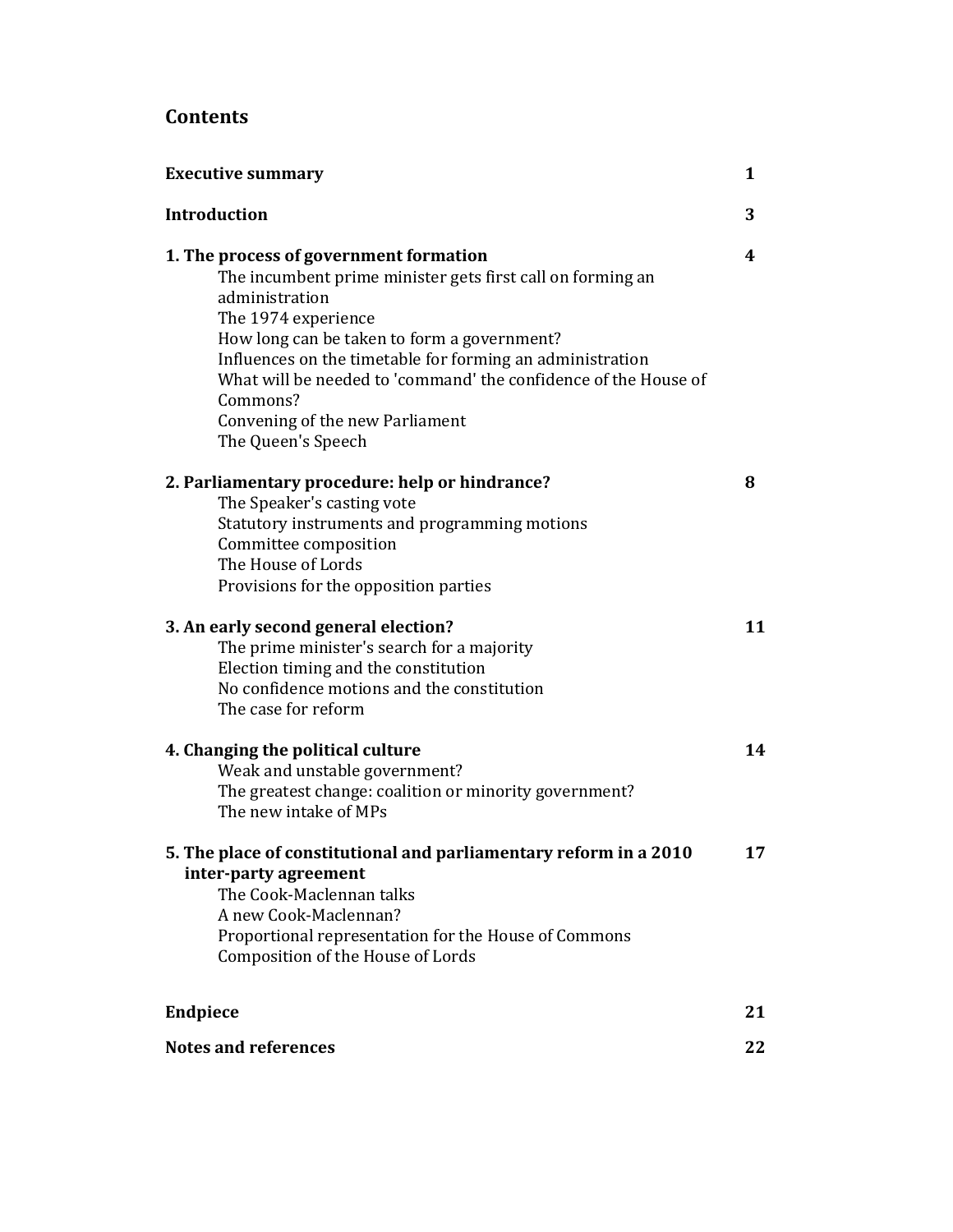# **Executive Summary**

- Who won the general election may not be clear: the party with the most seats or the most votes? Which party possesses political momentum or moral authority to govern?
- The incumbent 'caretaker' prime minister has first call on forming an administration. Only if the incumbent prime minister fails to put together a deal with one or more of the other parties, or, after having chosen to 'meet' Parliament, he loses a confidence motion, will the leader of the largest opposition party be invited to form a government.
- The politicians' decisions will be dependent upon a confluence of factors including: electoral arithmetic; constitutional conventions; the pressure of the 24‐hour media cycle and blogosphere; the influence of the financial markets; and the perceived direction of public opinion.
- In seeking to put together an administration there are several options available: to govern from a minority position; to govern as a minority but on the basis of an informal agreement with one or more of the other parties; to establish a formal coalition with one or more of the other parties.
- There is no statutory time limit governing how long a party leader can take to put together an administration. However, the Queen's Speech debate is the key test when the administration must 'meet' Parliament and demonstrate that it commands the confidence of the House of Commons.
- The rules governing the electoral *purdah* period will be extended beyond the general election until such time as the caretaker status of the administration and prime minister is resolved (i.e. the administration has successfully 'met' Parliament).
- Uncertainty about the identity of the government will not affect the convening of the new Parliament, the date for which will have been set in the proclamation dissolving the previous Parliament for the general election.
- The government must command the confidence of the House of Commons. Our parliamentary system does not require a positive majority for the government and its programme, merely that no combination of parties can form a majority against it.
- In the event of tied parliamentary votes clear procedures exist to resolve the outcome through the Speaker's casting vote, with the exception of affirmative Statutory Instruments and Business of the House motions.
- The composition of select committees and public bill committees and the provision of enhanced support for opposition parties (e.g. increases to Short Money) may all be areas for inter-party negotiation.
- It is currently constitutionally unclear whether and if so, how, the House of Lords' Salisbury Convention - which dictates that peers will not obstruct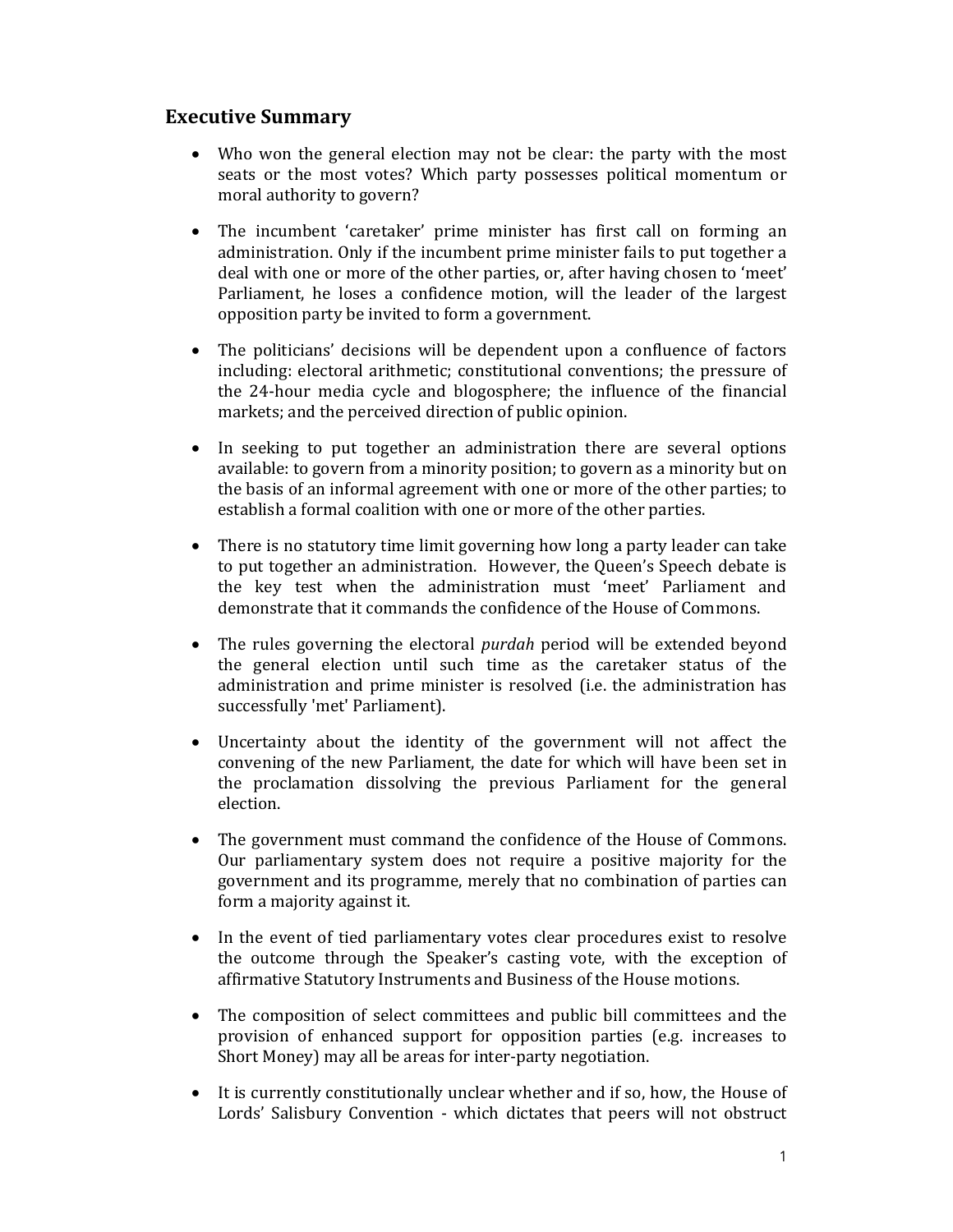legislation linked to the manifesto commitments of the governing party – will operate in the event of a minority government.

- The monarch does not possess any reserve discretionary powers to act as a broker between the party leaders in difficult situations. Such situations are for the politicians alone to resolve. It is essential to the future of the monarchy that its detachment from the political process is maintained.
- Where an incumbent prime minister loses his overall majority, but where no other party has a majority, he may remain in office. If he is then defeated in a no confidence motion or an amendment to the Queen's Speech at the meeting of the new Parliament, no request for a dissolution can be made by him. The presumption is that the leader of the opposition (the next largest party) will be appointed prime minister.
- A hung Parliament need not be weak and unstable. It will require everyone to re‐evaluate the concept of parliamentary stability, confidence and legislative success.
- A minority government encompassing and having consulted with a broad swathe of representative opinion within the House of Commons may provide a platform for the political leaders to take bolder decisions than might otherwise be the case as responsibility will be shared between them.
- Of the 10 largest fiscal consolidations in OECD member countries since 1970 seven have taken place under coalition or minority governments.
- A government can lose a number of votes during the course of a parliamentary session but that need not undermine the prospects for its fundamental long‐term survival.
- The legislative output of hung Parliaments is comparable with that of majority administrations.
- Culturally the greatest changes in parliamentary practice would be delivered as a result of a period of minority government rather than coalition.
- A hung Parliament will require MPs to spend more time at Westminster than in recent Parliaments. This may have implications for the balance struck by MPs between their local constituency and national parliamentary responsibilities.
- The financial situation will likely trump all other considerations in any inter-party discussions that follow an uncertain election result. In respect of any constitutional or parliamentary reform agenda in those discussions, electoral reform for future Westminster elections will likely be the key area for inter-party negotiations. Here a deal would more likely be struck between Labour and the Liberal Democrats, though the preferred system would be the sticking point – Labour has a preference for the alternative vote (AV), the Liberal Democrats do not regard this as proportional and favour the single transferable vote (STV) system.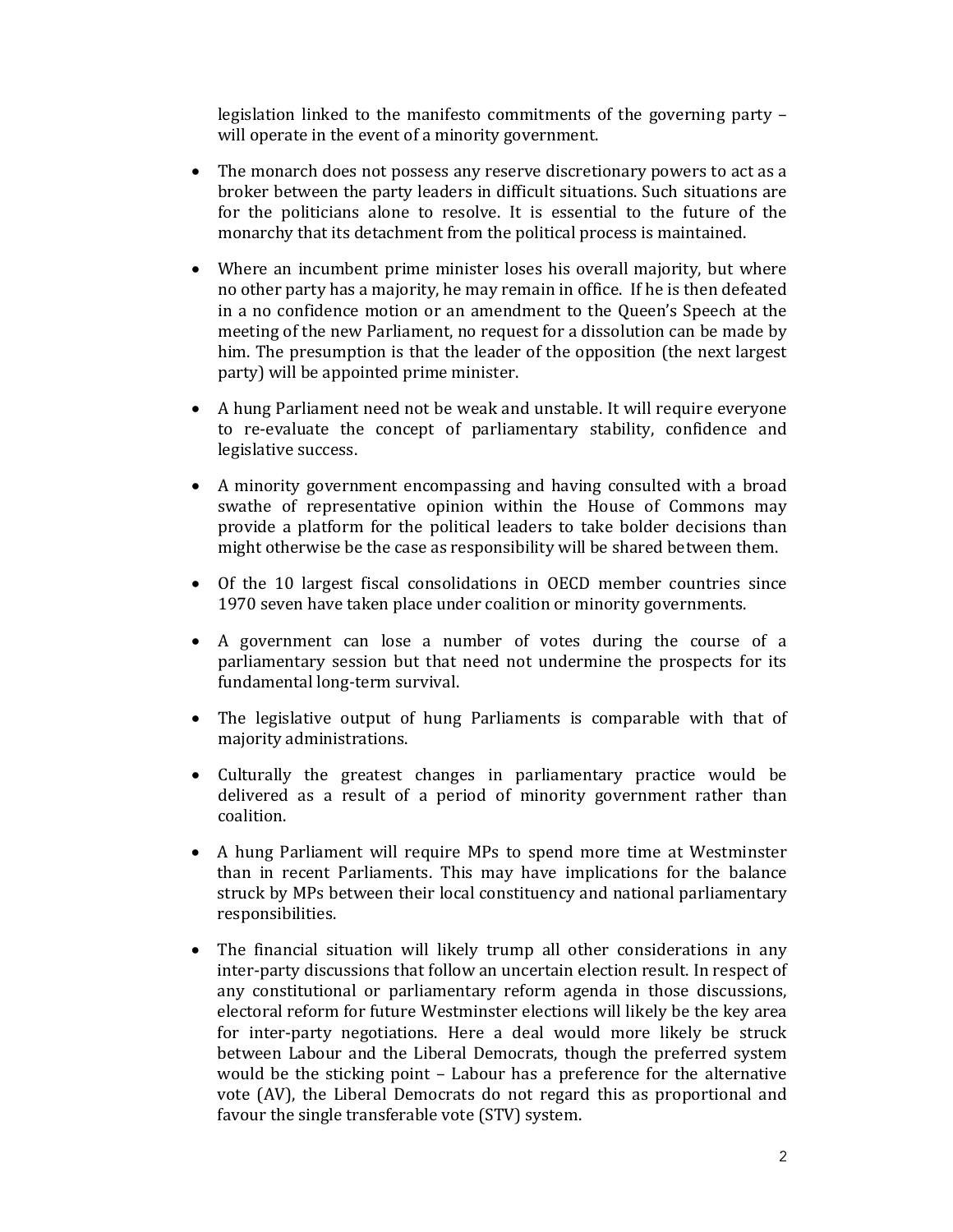# **Introduction**

The fundamental principle at the heart of our parliamentary system is that the government must command the confidence of the House of Commons. However, in the event of an unclear general election result who can best command that confidence may be uncertain.

A hung Parliament will create a political conundrum to be resolved by the politicians. The decision as to who can command the confidence required will emerge from a complex nexus of political calculations and electoral imperatives. The concept of who 'won' is not necessarily simple. Is it the party with the most seats or the most votes? Determining which party possesses the political momentum and 'moral authority' to govern will be dependent upon the particular circumstances of the election and the arithmetic outcome and will be influenced by a level of scrutiny and comment exerted through the pressure of the 24‐hour media cycle, the influence of the financial markets, snap public opinion polls and the blogosphere in a way never previously experienced in British politics.

In addition to this confluence of political and electoral factors, constitutional conventions and precedents will also guide the politicians as they seek a resolution of the impasse. But the last time serious coalition negotiations were undertaken was in February 1974, a generation before instant media and at a time when party politics was more clearly defined as a choice between three sets of manifestos. These new factors may affect the way in which the constitutional conventions and precedents operate in the future and may make public acceptance of them harder to achieve, particularly in light of the general lack of knowledge among the public, politicians and media about what will actually happen in the event of a hung Parliament.

This disconnect between the public's understanding and expectation of what will happen and the constitutional and political realities means that a number of unhelpful myths persist. Any option other than majority government is viewed by many as inherently unstable, and it is assumed that some form of coalition will likely be formed or a second general election will swiftly follow. In so far as the consequences of an uncertain electoral outcome are discussed, the focus tends to fall on the implications for government. Yet it is Parliament that will be the 'theatre' in which the decisions of the political leaders play out.

This pamphlet therefore seeks to address the myths by explaining what will happen in the event of an uncertain general election result with a particular focus on the implications for Parliament. It sets out the process of government formation, what will happen when the new Parliament convenes, and what the constitutional position will be in respect of demands for a second general election. It explains the procedural issues that will come into play if no party has overall control in the House of Commons, all of which will fundamentally affect the way that the government of the day pursues its legislative programme. And it sets out what role parliamentary and constitutional reforms might have in the inter-party negotiations that will inevitably follow an unclear result. Finally, drawing on past history, the lessons to be learnt from the devolved legislatures, and international comparisons it explores what impact, if any, coalition and minority government might have on the culture of politics in the next Parliament.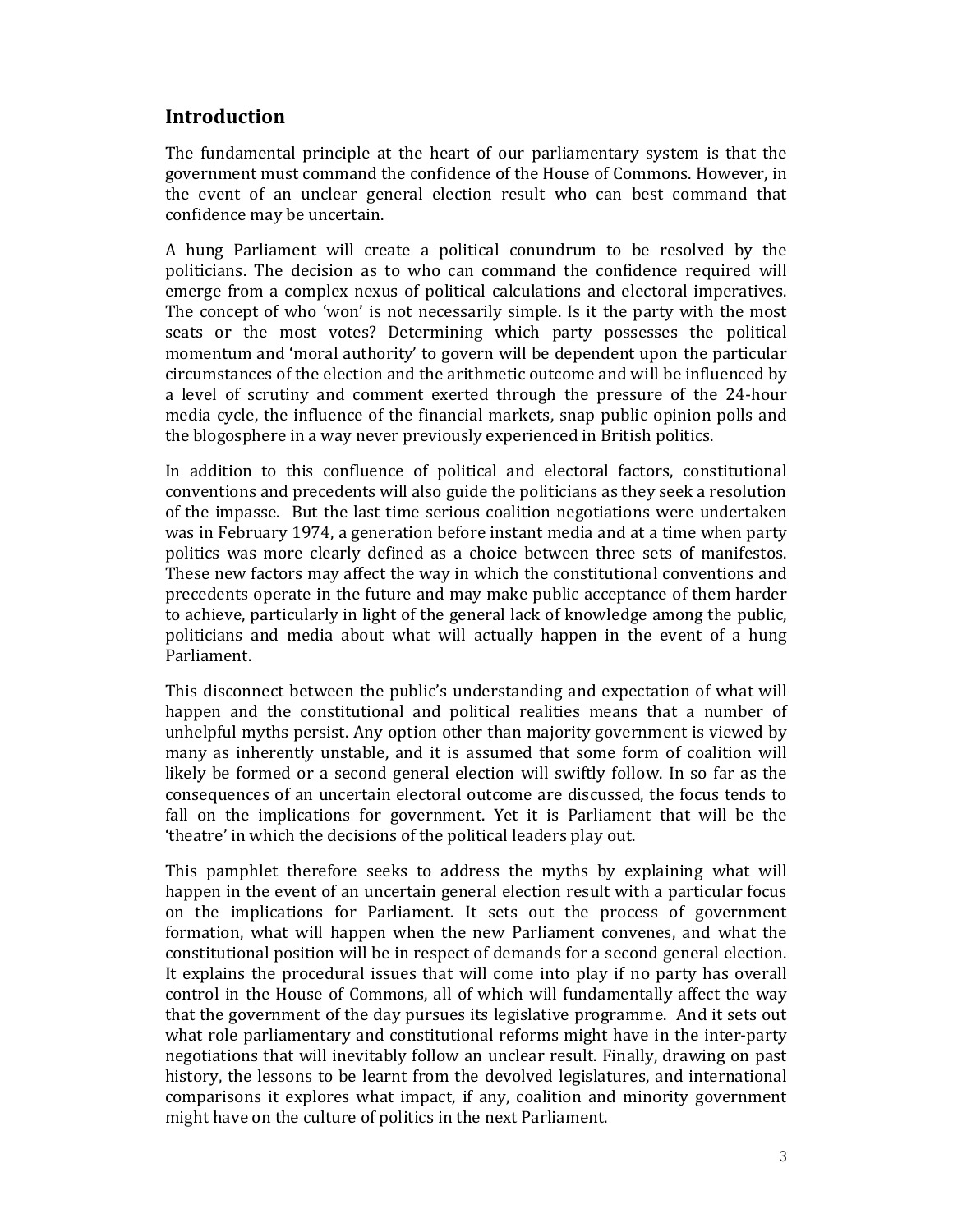# **1. The process of government formation**

## *The incumbent prime minister gets first call on forming an administration*

Following the dissolution of Parliament for a general election the incumbent prime minister continues in office throughout the election period on a caretaker basis. If a hung Parliament results, then the incumbent prime minister is under no constitutional obligation to resign if his party does not win a majority. He can continue in office with first call on the right to try to form an administration.

If the caretaker prime minister proves unable to form an administration (either he resigns, having failed to put together a deal with one or more of the other parties or, after having chosen to 'meet' Parliament, he loses a vote on the Queen's Speech) then the leader of the largest opposition party will be invited to form a government.

## *The 1974 experience*

The last occasion when this situation arose was following the February 1974 general election when the Conservatives won 300,000 more votes but five fewer seats than Labour. As the incumbent prime minister, Edward Heath remained in Downing Street where, over four days, he exercised his constitutional right to try to form an administration by offering a coalition deal to the Liberals. However, the inter‐party talks were undermined by differences on a number of key points: the allocation of ministerial posts; the identity of the prime minister; and above all the Liberal demand for proportional representation.

The situation was further complicated by the fact that even if a deal had been struck with the Liberals it would still have left Heath a few votes short of a majority and his efforts to secure the support of the Ulster Unionists by offering some of their members the Conservative whip also foundered. Heath could have tried to remain as prime minister had he wished to form a minority administration. The Liberals offered to support an agreed programme from outside the government but the cabinet believed this would be too unstable and would not command sufficient domestic and international confidence to tackle the economic challenges facing the country. Heath therefore declined the option and resigned. As leader of the next largest party, Labour's Harold Wilson was then automatically invited to form a government. $1$ 

It has been suggested recently in some quarters of the media that an alternative leader might be invited to form an administration if (s)he is deemed better able to reach agreement with one of the other parties than the incumbent prime minister. This proposition has been dubbed the 'Miliband option'. However, there is no constitutional precedent for such an option. The Liberals indicated during their discussions with the Conservatives after the February 1974 general election that a price for their involvement in any agreement might be the replacement of Ted Heath with a more amenable leader such as Willie Whitelaw. The cabinet rejected this proposition and much the same response would prevail today. Although the prime minister of the day need not necessarily be his/her party's leader, for political and practical reasons an alternative leader option is not viable. Firstly, it would be regarded as a huge interference in the internal affairs of one party if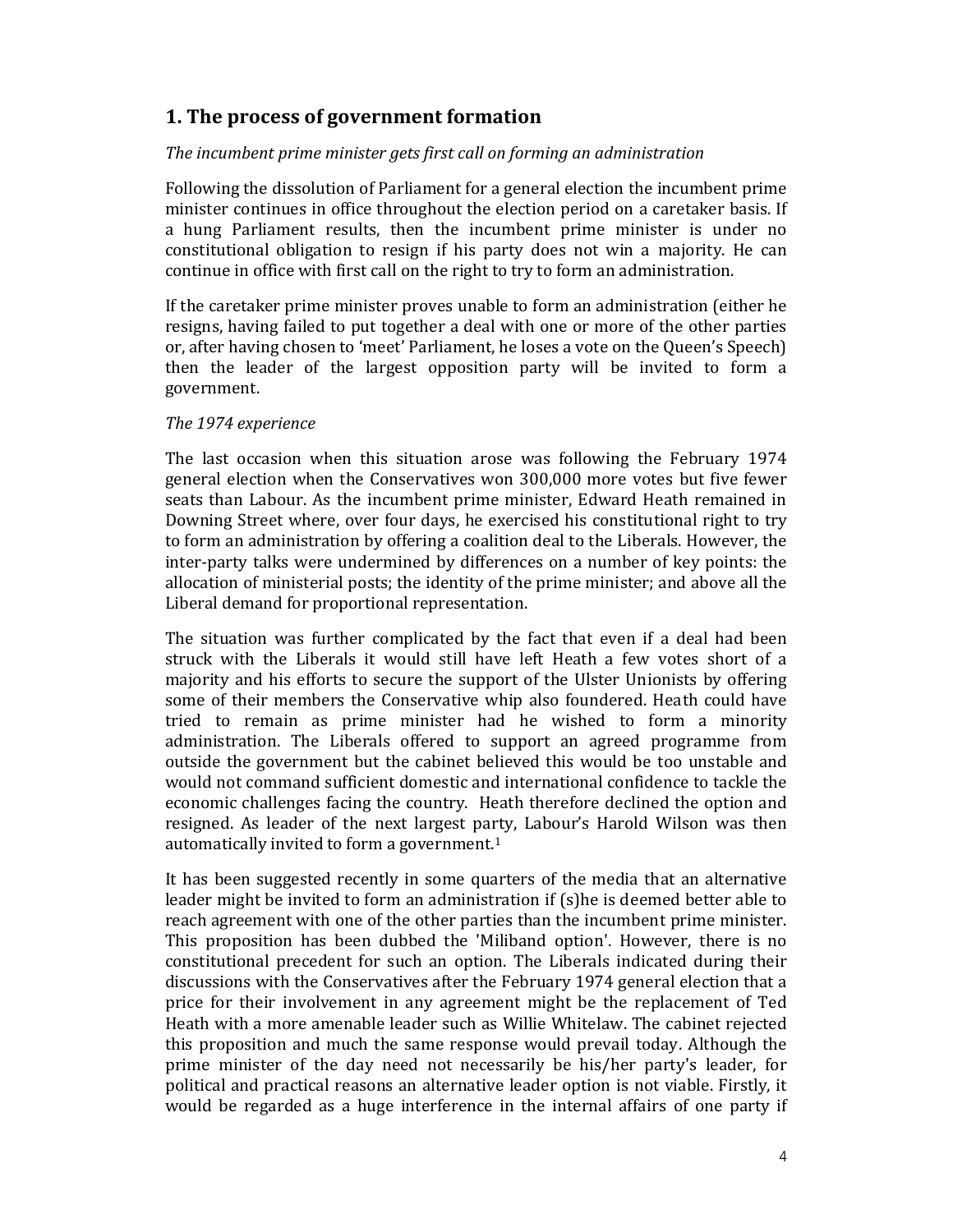another party were able to dictate who its leader should be. Secondly, the choice of a party's leader is bound by internal constitutional processes involving the wider membership of each party. Were the party leader to change it would take time to achieve and legitimate, time that may not be available.

## *How long can be taken to form a government?*

There are no statutory rules governing how long a party leader should be allowed to put together an administration.<sup>2</sup> The caretaker status of the government and prime minister continues, in effect extending the operation of the election *purdah*<sup>3</sup> period: the administration is in place to advise the monarch, and can continue to make decisions as required, although, as with the *purdah* period, it will be under an obligation to consult the opposition and not to take politically controversial decisions if these can be deferred.<sup>4</sup> (See the Endpiece for details of the cabinet secretary's recent proposal to clarify this caretaker convention in the new cabinet manual.)

Sufficient time may be needed to establish a clear deal with another party, in order to ensure that the agreement is durable and the strategy and priorities clearly laid out. If an inter-party agreement is struck it is also likely that at least one of the partners (i.e. the Liberal Democrats) may need to put the agreement to their membership or a party body for endorsement. If so, this will necessarily build in a delay before any deal can be finalised.

Some flexibility therefore exists for the party leaders to negotiate. In the devolved legislatures in Scotland and Wales, the First Minister must be chosen within 28 days of the election, a situation regarded in some quarters as an effective limit on the time available to the parties to form a government. On the one hand such a limit has the attraction of providing discipline and focus to the process of forming an administration. Indeed, in Scotland it has taken on average only 10 days to form a government after each election. However, a review by the Scottish executive found that constraints on the negotiating time available to the political parties had resulted in a lack of clear priorities and inconsistencies, resulting in problems in managing budgets and setting priorities under the Labour‐Liberal Democrat partnership agreement prior to 2007.5 Dependent on the electoral arithmetic however, the 28-day deadline for the appointment of the First Minister need not always represent an inter‐party negotiating deadline, as demonstrated in Wales after the 2007 elections. Here, Labour entered discussions with Plaid Cymru for a Red‐Green Alliance that took two months to negotiate even though the legislature is only 60 strong and does not have full legislative powers. As leader of the largest party however, Labour's Rhodri Morgan was able to take the mantle of First Minister, and lead a minority government, whilst discussions with the nationalist party continued.

# *Influences on the timetable for forming an administration*

The lack of a statutory deadline for government formation at Westminster could therefore be said to have both benefits and drawbacks. However, although the Westminster timetable has some flexibility, in reality the timing of the Queen's Speech coupled with external pressures – political and financial in particular ‐ will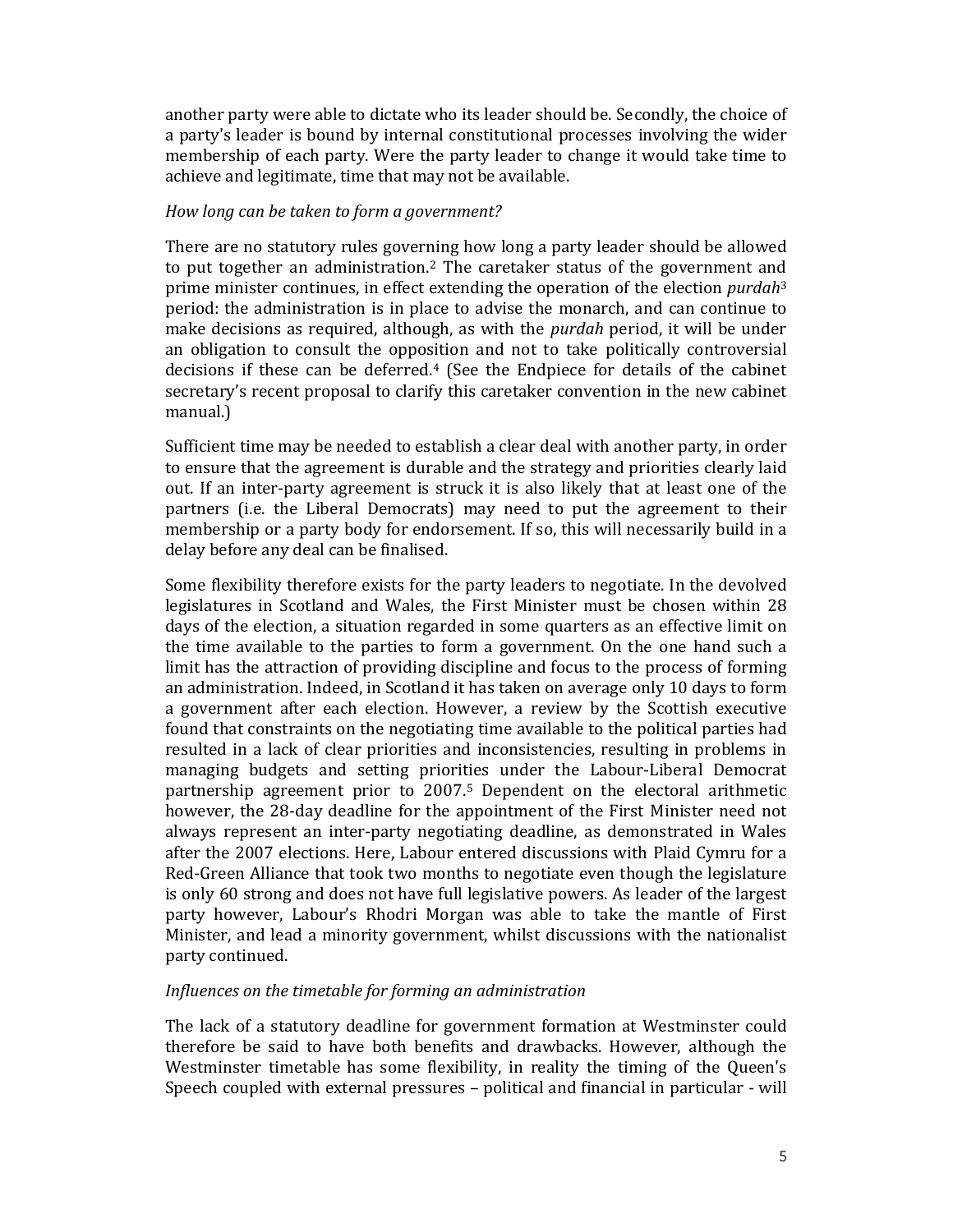exert themselves and will make it difficult for inter-party discussions to be sustained over an extended period.

Through the constant news cycle, opinion polls and the blogosphere it will be possible for the party leaders to rapidly gauge the temperature and direction of public and media opinion all of which will influence their thinking as will prevailing views within their parliamentary and wider party ranks.

The response of the financial markets will also be critical, particularly given the nature of the economic challenges facing the country in 2010. The key economic theme of the election will be the size of the deficit and the scale and speed at which it will be reduced through public spending cuts and taxation increases. The markets are already anticipating what the Bank of England has described as a significant 'fiscal contraction'. If they determine that the parties are being obstructive and are engaged in unnecessary delaying tactics then the consequences could be serious: a run on sterling, a collapse in the share market, and a loss of the country's 'AAA' credit rating could all result. The political leaders will therefore need to be mindful of the economic situation, as Heath's government was in 1974, and determine the most judicious course of action in the post-election circumstances.

Equally, the political leaders and the country have a right to expect those operating in the money markets to behave in an equally judicious manner in the immediate hours and days after the election result is known. Any run on sterling or a collapse in the share market the day after the election would either be predatory and speculative or a product of willful ignorance about the workings of British democracy.

# *What will be needed to 'command' the confidence of the House of Commons?*

In seeking to put together an administration the party leader concerned will have several options at his disposal, primarily:

- to govern from a minority position;
- to govern as a minority but on the basis of an informal agreement (such as a 'pact' or 'confidence and supply' agreement) with one or more of the other parties;
- to establish a formal coalition with one or more of the other parties.

In determining the preferred option, the key will be to establish a sustainable arrangement whereby the government can command the confidence of the House of Commons. But that objective is not the same as securing an outright majority. Our parliamentary system does not require a positive majority for the government and its programme – merely that no combination of parties can form a majority against it.

The 2010 general election will return 650 MPs (four more than in the present Parliament due to boundary changes). However, in practice 326 votes will not be needed by the government: the Speaker and three Deputy Speakers will not vote (except in the event of a tie requiring a casting vote); on past precedent, Sinn Fein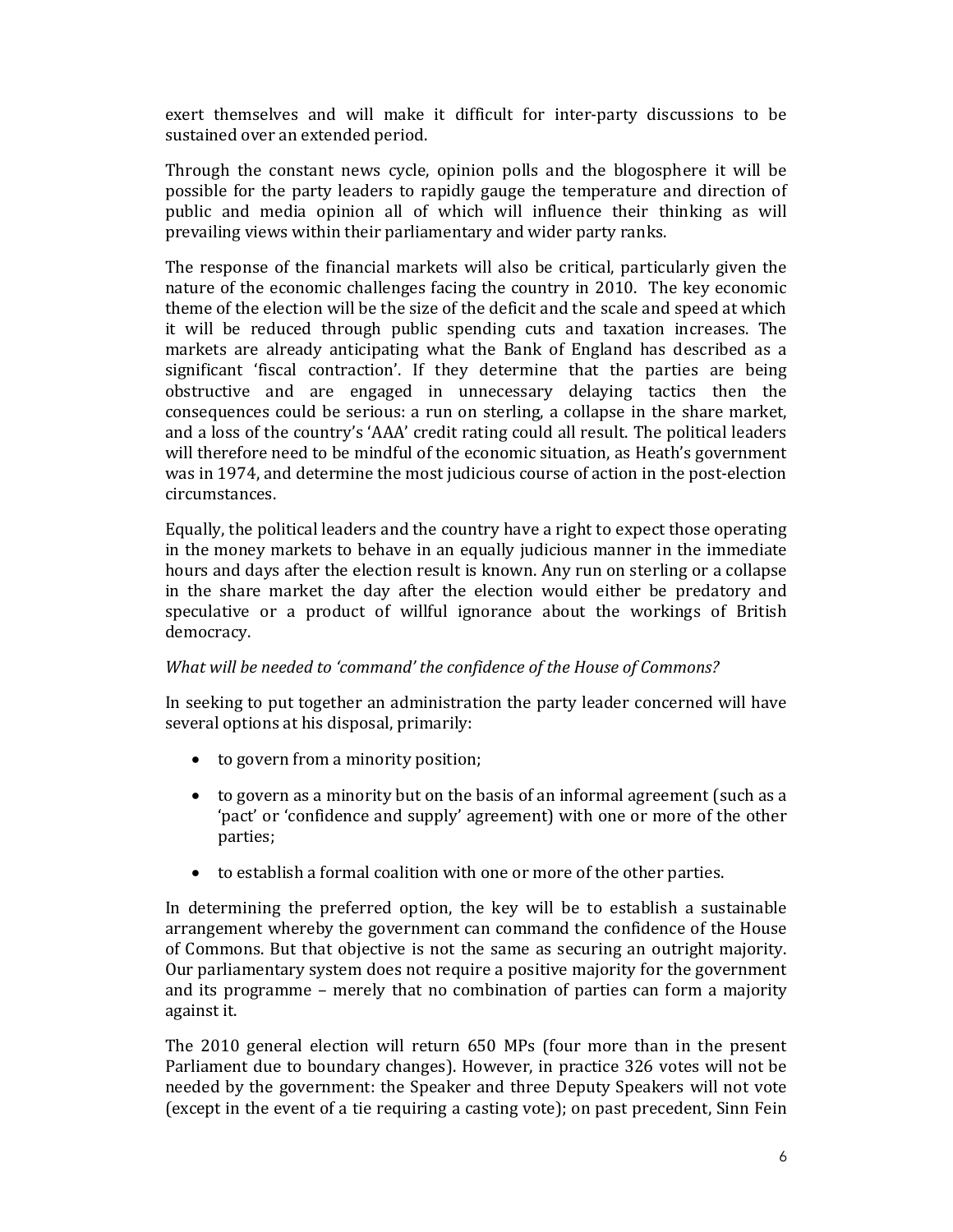MPs are very unlikely to take their seats; and with potentially up to  $100+$  seats taken by the Liberal Democrats, nationalists, independents and minor parties the arithmetical requirements may be quite fluid. On the one hand this may make negotiations for a coalition or an informal inter‐party agreement complex, but conversely it may also make it more difficult for the opposition to coalesce around any one vote to bring down the government.

## *Convening of the new Parliament*

Uncertainty about the identity of the government will not affect the convening of the new Parliament, the date for which will be set in the proclamation dissolving the previous Parliament for the general election. In recent times Parliament has reconvened on the Wednesday following the election but previously it has been as long as 12 days after the election and the Commons Modernisation Committee has recommended that the transition period should revert to this longer period of time.

But whenever Parliament reconvenes the first task of new MPs will be to choose the Speaker – either re-selecting the incumbent from the previous Parliament or choosing a new one. Whereas in other legislatures the position of Speaker can become a bargaining counter where no party has overall control, at Westminster the existence of three Deputy Speakers means the position is more insulated from partisan bartering, because the convention is to have equal representation from government and opposition. Following the election of the Speaker, the oath will then be administered to each individual MP, a process requiring several days. Throughout this period, inter‐party negotiations can be conducted as required.

#### *The Queen's Speech*

The first significant parliamentary deadline is the Queen's Speech debate that usually occurs in the second or third week after a general election but which could be pushed up to a month or so later. This is the key test when the administration must 'meet' Parliament and demonstrate that it commands the confidence of the House of Commons. But even the timing of the Queen's Speech need not necessarily be a formal deadline for the conclusion of inter-party talks. The legislative programme put forward in the Address need not be a comprehensive document but merely an outline legislative programme setting out only those areas where the administration believes it can command support. At the end of the Address, several key votes will be taken which will test the durability of the administration  $-$  a loss of any one of them would be tantamount to a loss of confidence and force the resignation of the government. The first few votes will be on amendments tabled by the opposition parties; the last will be the government's motion in favour of the Address. This last vote will represent the most difficult hurdle for any administration for it will be politically easier for the opposition parties to coalesce in opposition to the government's motion than it will be to vote in favour of (and thereby offer perceived support to) any particular opposition party's amendment. But if the Queen's Speech votes are survived then the government in whatever form will have won time for itself before the next major parliamentary test, the Finance Bill, has to be faced.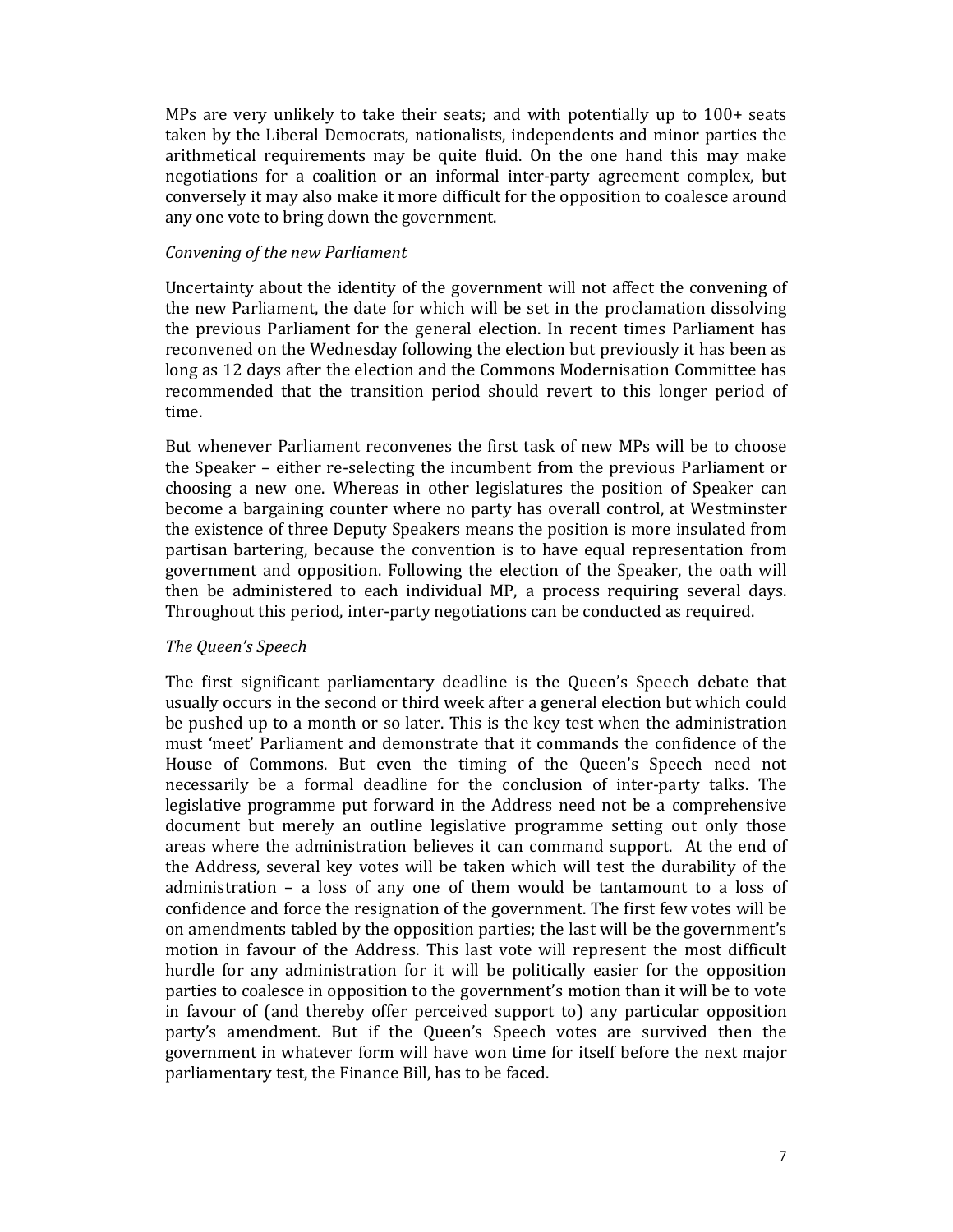# **2. Parliamentary procedure: help or hindrance?**

## *The Speaker's casting vote*

A hung Parliament may mean a succession of closely fought votes on issue after issue. In the event of a tied vote, clear procedures exist to resolve the outcome through the Speaker's casting vote. The overall philosophy behind these procedures is to prevent the curtailment of debate. First the Speaker would, if possible, allow further debate; if no further discussion was possible then any decision would require a majority; and if a tie occurred on an amendment to a bill then the Speaker's casting vote must be used to leave the bill in its original, unamended form. In practice this procedure will help an administration as any new bill would be expected to get a second reading and any no confidence motion or opposition day motion would always be rejected in the event of a tie.

# *Statutory instruments and programming motions*

However, the Speaker's casting vote cannot be used to approve an affirmative Statutory Instrument or a Business of the House motion. In a coalition these areas would likely be covered by the terms of the inter-party deal and collective responsibility. But the opposition may have scope to create real difficulties here for the administration. MPs may develop a hitherto unseen level of interest in the detail of delegated legislation if there is a chance of defeating the government.

In a hung Parliament the newly agreed proposal to establish a Business Committee for House and backbench business in the next Parliament, as recommended by the Wright Committee, may present a significant challenge as both the House of Commons and the House of Lords would be under no overall control.<sup>6</sup> Managing two Houses in this position introduces new complexities to the despatch of parliamentary business and the process will therefore likely remain heavily reliant on the skills of the 'usual channels' even if a House Business Committee is newly established.7 On timetabling, the government would be helped by the House of Commons Standing Order which requires that (subject to exceptions) government business should have precedence at every sitting thus allowing it to retain control of the agenda of the House, though it may come under pressure to increase the amount of opposition day time allocated for debate. However, the prospect of a programming motion – which sets out the time the House will have to debate a bill at each stage – being lost would be a useful tool in the opposition's armoury to help extract concessions from the government.

#### *Committee composition*

The composition of select committees and public bill committees (PBCs) will also be an area for party discussion as membership is allocated in accordance with the party balance in the House of Commons. Membership of PBCs will be the greater priority as these have direct influence over legislation and in the event of a minority government parity between the main parties may well have to be accepted. As select committees are by nature less partisan, then party allocation may matter less than with PBCs. However, select committees have an increasingly high media profile and it is possible that their inquiry reports might challenge and potentially embarrass the administration on policy and governance issues more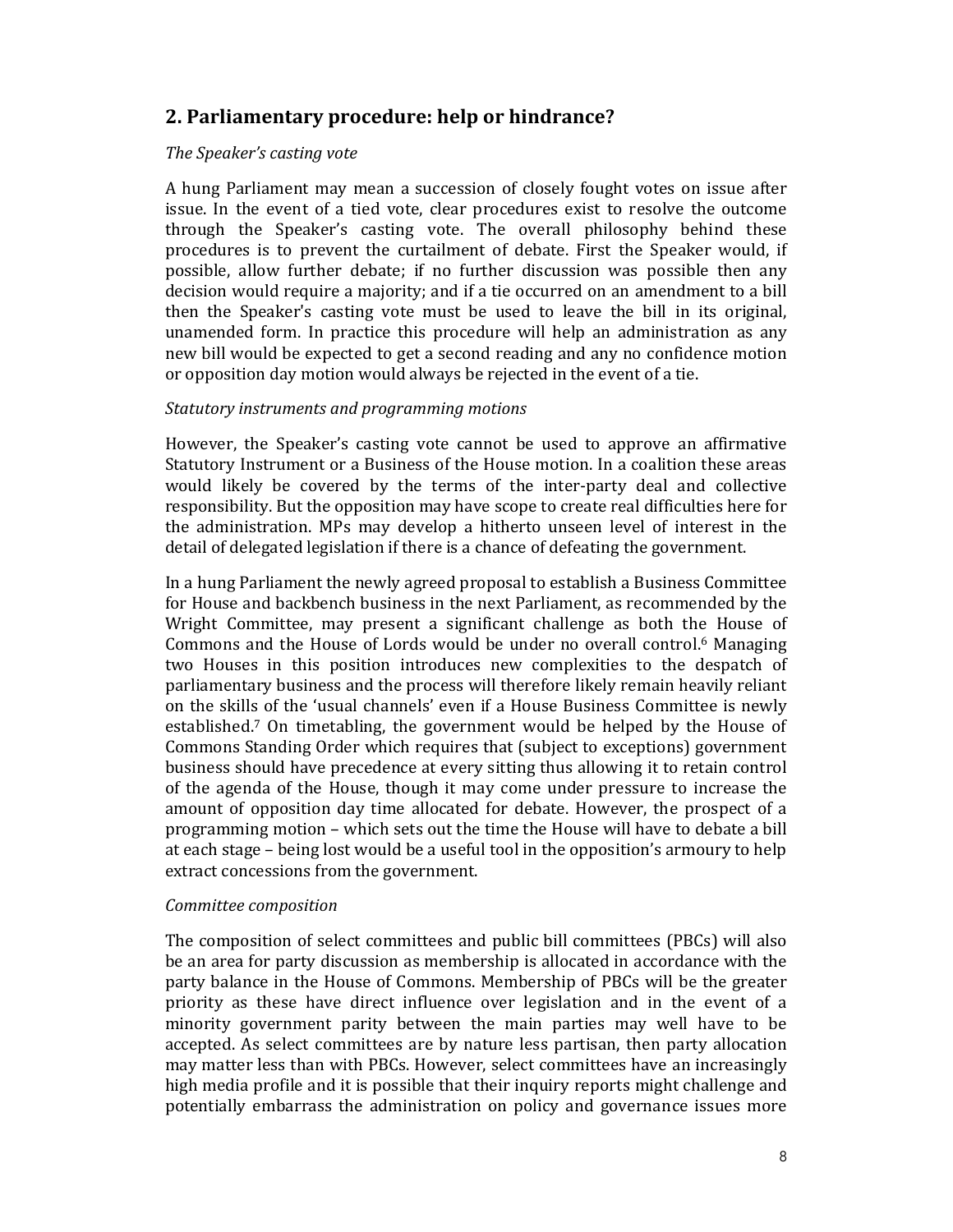regularly than might otherwise be the case were they to have an inbuilt government majority. Scope for negotiation will nonetheless be limited given the recent decision by MPs to elect the chairs and members of select committees, limit their size in future to just 11 members, and require them to be established within six weeks of the start of a new Parliament.<sup>8</sup>

## Th*e House of Lords*

The upper house is currently a chamber where no one party or grouping exercises a majority. Even among the regular attenders in the House, the government cannot assume a majority and has to build alliances outside its own political party to get its business through the House. Likewise, the opposition must in general gain support from other groupings to inflict defeat. The business managers in the second chamber are used to coalition building – a skill which might come in useful for any minority government position in the House of Commons. In addition, the threat of defeat in the House of Lords has affected the formation of government policy. A government with a minority in both houses would, to an even greater extent, need to temper its legislative proposals with coalition building in mind in order to avoid defeats in either chamber.

One important area where there is a lack of constitutional clarity is in relation to the Salisbury Convention. The Convention dictates that peers will not obstruct legislation linked to the manifesto commitments of the governing party. How this Convention would apply in a minority government situation – where the administration's legislative programme may necessarily be different to its manifesto commitments because of the need to draw on the support of other parties – is not clear. This may pose problems unless resolved by the parties themselves by agreement or through the creation of new peers to create a majority for the administration.

# *Provisions for the opposition parties*

An inter-party deal to support a minority administration, such as the pact struck between Labour and the Liberals in 1977‐78, may lead to calls for changes to the provisions made for opposition parties in Parliament. In March 1977 the Liberals agreed, 'in pursuit of economic recovery' to ensure that the minority Labour government was not defeated on a confidence motion in exchange for which they would be consulted on policy. This consultation took place at three distinct levels: between individual ministers and their Liberal shadows in each area of departmental responsibility; when agreement could not be reached at this bilateral level the issues were referred to a Joint Consultative Committee (JCC); and when the **JCC** could not resolve a dispute the matter was referred direct to the Prime Minister James Callaghan and the Liberal leader, David Steel, to resolve.

In response, the Conservative Party demanded a readjustment in Liberal representation on Commons committees, the calling of Liberal MPs as government supporters rather than opposition spokesmen in the Commons chamber, and accountability at the Commons despatch box with regard to both the JCC and the Callaghan‐Steel meetings. Despite this both the Prime Minister and the Lord President of the Council, Michael Foot, consistently refused to answer any questions relating to the negotiation and consultation process, invoking the 'no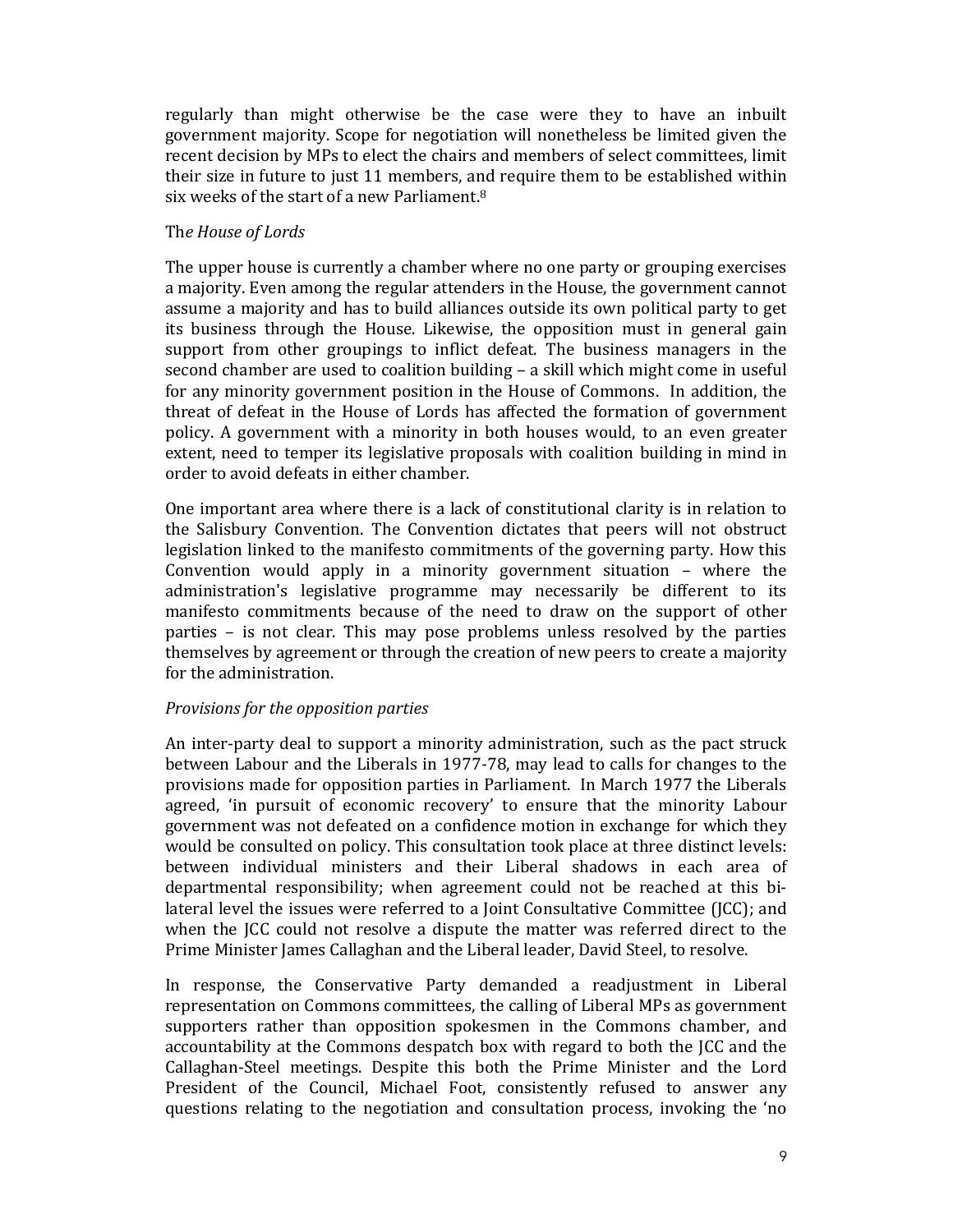ministerial responsibility' rule by claiming the talks with the Liberals were interparty and non‐governmental and therefore not subject to parliamentary scrutiny by the opposition.<sup>9</sup> It is likely that many of these same issues may arise again should a similar deal be struck after the 2010 general election.

It is also possible that the financial assistance provided to the opposition parties in the House of Commons – known as Short Money – may become the subject of inter‐ party negotiations.10 A commitment to introduce Short Money was made by the minority Wilson government in the Queen's Speech of 12 March 1974 and subsequently implemented in 1975 after being delayed by the October 1974 general election. Provided to enable the opposition parties to more effectively fulfill their parliamentary functions, the eligibility criteria and the sum of money available has been refined several times over the years, and in 1999 the sum available to the leader of the opposition was significantly increased in recognition of the constitutional role and therefore the specific demands placed on the holder of the post. In the  $2009-10$  session  $E4.76$  million was made available to the Conservative party and  $E1.75$  million to the Liberal Democrats with the nationalist parties receiving a smaller proportionate share. In the context of a hung Parliament, in which the Liberal Democrats may hold the balance of power, there may be legitimate demands for greater support to be provided to their leader in light of his enhanced duties and constitutional role.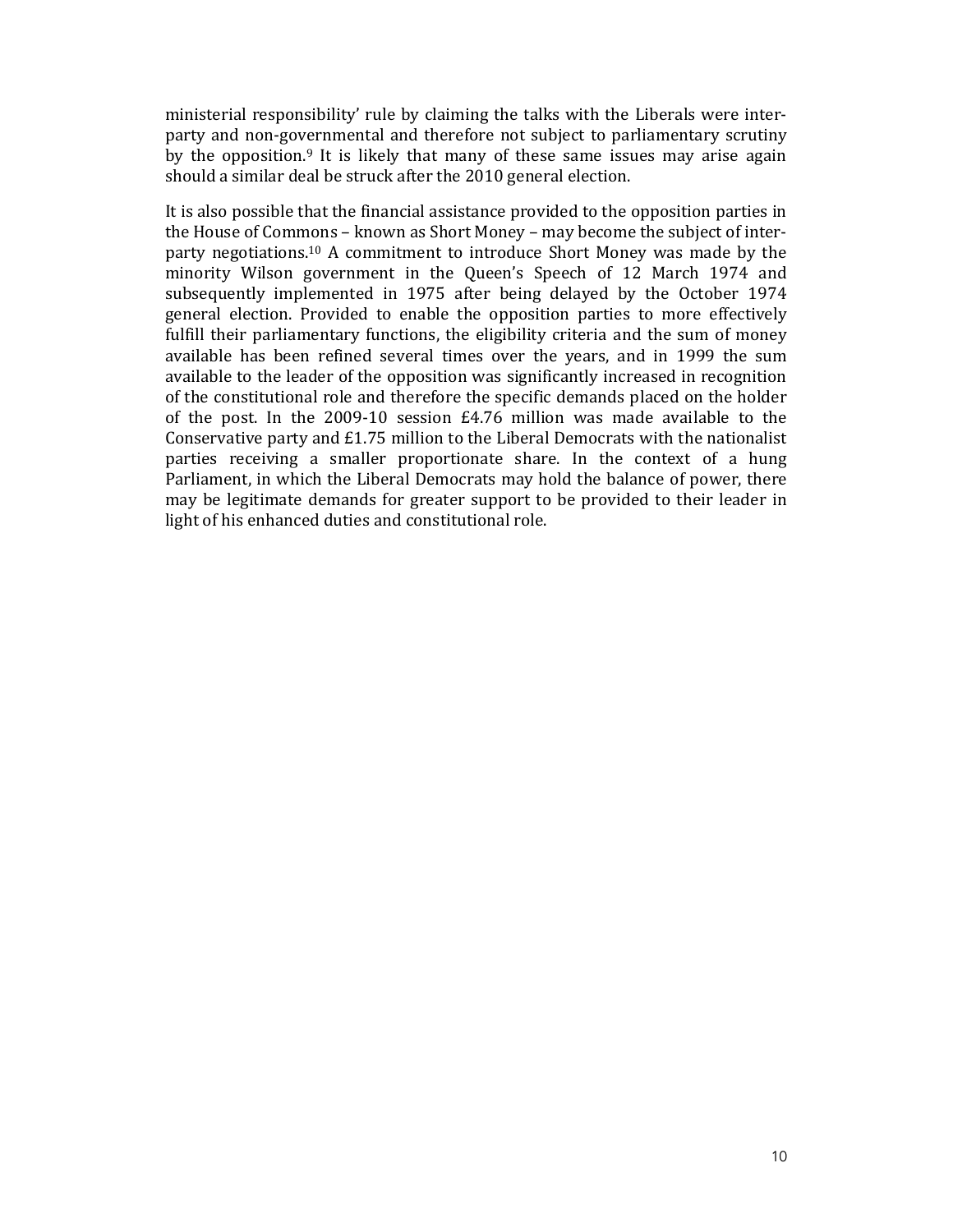# **3. An early second general election?**

A coalition or minority government may be deemed unstable in the medium to long term. Financial, economic or media pressures may persuade the prime minister that, as in 1966 and October 1974, an early election would provide a more decisive result. Here, constitutional conventions in play may require some reform.

# *The prime minister's search for a majority*

If a coalition government can be formed providing an overall majority, or a legislative pact or supply agreement can be negotiated and constructed with the third party in the Commons (similar to the Lib‐Lab pact in 1977‐78), then the question can be postponed until strains or disagreement break up the inter‐party cooperation, or an electorally favourable moment arises for the dominant governing party to go to the polls.

Power under a hung Parliament is better than no power at all, and a prime minister will not risk losing office altogether until he is persuaded by opinion polls he can improve on his party's level of parliamentary representation. Harold Wilson's minority Labour government was faced with this problem after the 28 February 1974 election, in which it had polled 301 seats to the outgoing Conservative government's 297 (Liberals 14, others 23). Labour's opinion poll ratings climbed a small but significant amount in response to greater popular confidence in Wilson's ability to deal with Britain's industrial relations, and he called a fresh election only eight months later for 10 October 1974, improving on his situation, securing 319 seats to the Conservative opposition's 277 (Liberals 13, others 26).

So too, in the previous decade, Wilson had called an early general election on 31 March 1966, only 17 months after the last election, simply to improve on his precarious overall majority of three seats. Being at the height of his popularity he could afford to do so, and he capitalised on this by winning 363 seats to the Conservatives' 253 (Liberals 12, others two). His predecessor as Labour prime minister, Clement Attlee, without the benefit of such reliable opinion polling, had timed things wrong when he called an early election for 25 October 1951, only 20 months after the last election when he had gained 315 seats to the Conservatives 298 (Liberals nine, others three). He was defeated, 295 Labour seats to the Conservatives 321 (Liberals six, others three), ushering in 13 years of Conservative rule. Throughout the 1992‐97 Parliament, the Conservative premier John Major never had a window of opportunity to improve on his tenuous overall majority (originally 21 seats but rapidly diminished through by‐election defeats, defections and the withdrawal of the whip from the Eurosceptics), consistently trailing Labour in the opinion polls.

#### *Election timing and the constitution*

It is a source of some surprise to many voters that the prime minister should be able to determine the date of a general election at a time of his own political and personal convenience. Yet equally surprising is the fact that the origin and source of this power to set an election date is not contained in a constitutional statute. Neither is there a modern law that provides for the existence of a Parliament and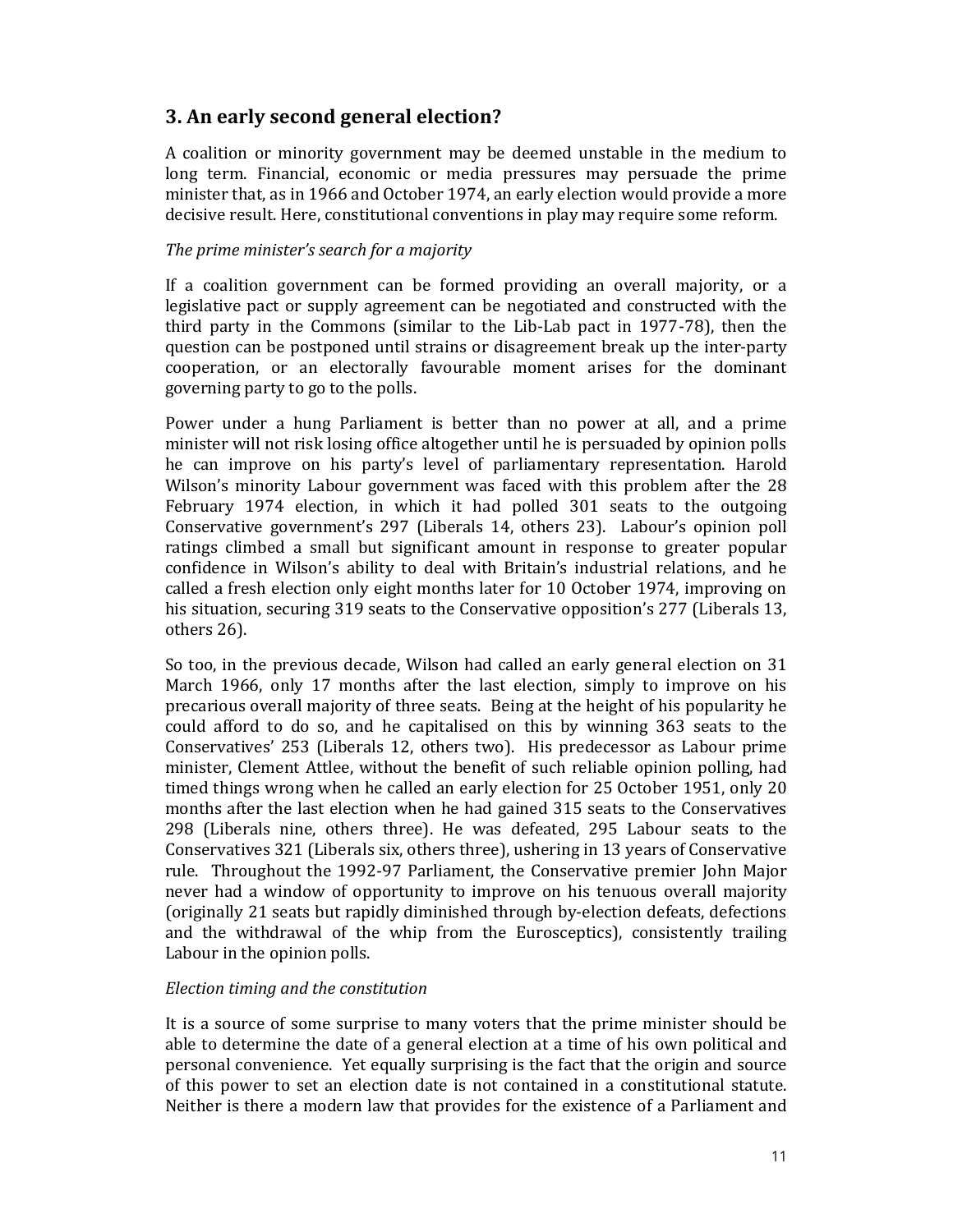sets out clear rules on how and when a general election should take place. Instead, the prime minister's power rests upon an unwritten common law principle since time immemorial that treats Parliament like an ancient royal council (the *curia regis*, as it once was) to be summoned into existence and dissolved by the monarch at will.

What remains, in advance of any reforms such as those discussed below, is simply the constitutional relationship between the prime minister and the monarch, circumscribed only by some poorly understood conventions guiding how each should act and respond to hung Parliament situations.

To state the law simply, a general election is called when the monarch exercises her royal prerogative power to dissolve parliament by way of a royal proclamation, simultaneously summoning another into existence. The procedures and administrative arrangements in the Representation of the People Act 1983 then control the conduct of the poll. Under the Parliament Act 1911 (amending earlier statutes that had prescribed first a three, then a seven year maximum duration) a Parliament may last for no longer than five years and will therefore automatically terminate if it exceeds the fifth anniversary of the date of its first meeting following a general election. In practice, the dissolution of Parliament under the royal prerogative and a general election are always held at some point within this five year timeframe.

In practice today, it is the prime minister alone who advises the monarch on matters of general election timing. The convention guiding the monarch's conduct in dissolution affairs is that she will follow the advice given to her by the prime minister, unless that advice is itself manifestly unconstitutional.

Thus a prime minister who has lost a general election (in the sense that another party has gained an overall majority in the Commons) cannot request another, and if he ever sought to do so the monarch must reject that advice.

In addition, the rule is that where an incumbent prime minister loses his overall majority at the election but where no other party has a majority, he may remain in office but if he is then defeated in a no confidence motion or on an amendment to the Queen's Speech at the meeting of a new Parliament, no request for a dissolution can be made by him. The presumption is, as occurred in 1923, that the leader of the opposition (the next largest party) will be appointed prime minister.11

## *No confidence motions and the constitution*

Matching the prime minister's tactical strategy on election timing will be the leader of the opposition's concern for timing a no confidence motion in the government.

The constitutional effect of a no confidence (or censure) resolution being passed in the House of Commons requires a prime minister either to tender the resignation of the government and allow the leader of the opposition to take office, or (unless it is at the meeting of the new Parliament, in circumstances described above) to ask the monarch for a dissolution and general election. This procedure available to the opposition is therefore fatal to the life of a government, yet because it usually triggers an immediate general election the opposition needs to be convinced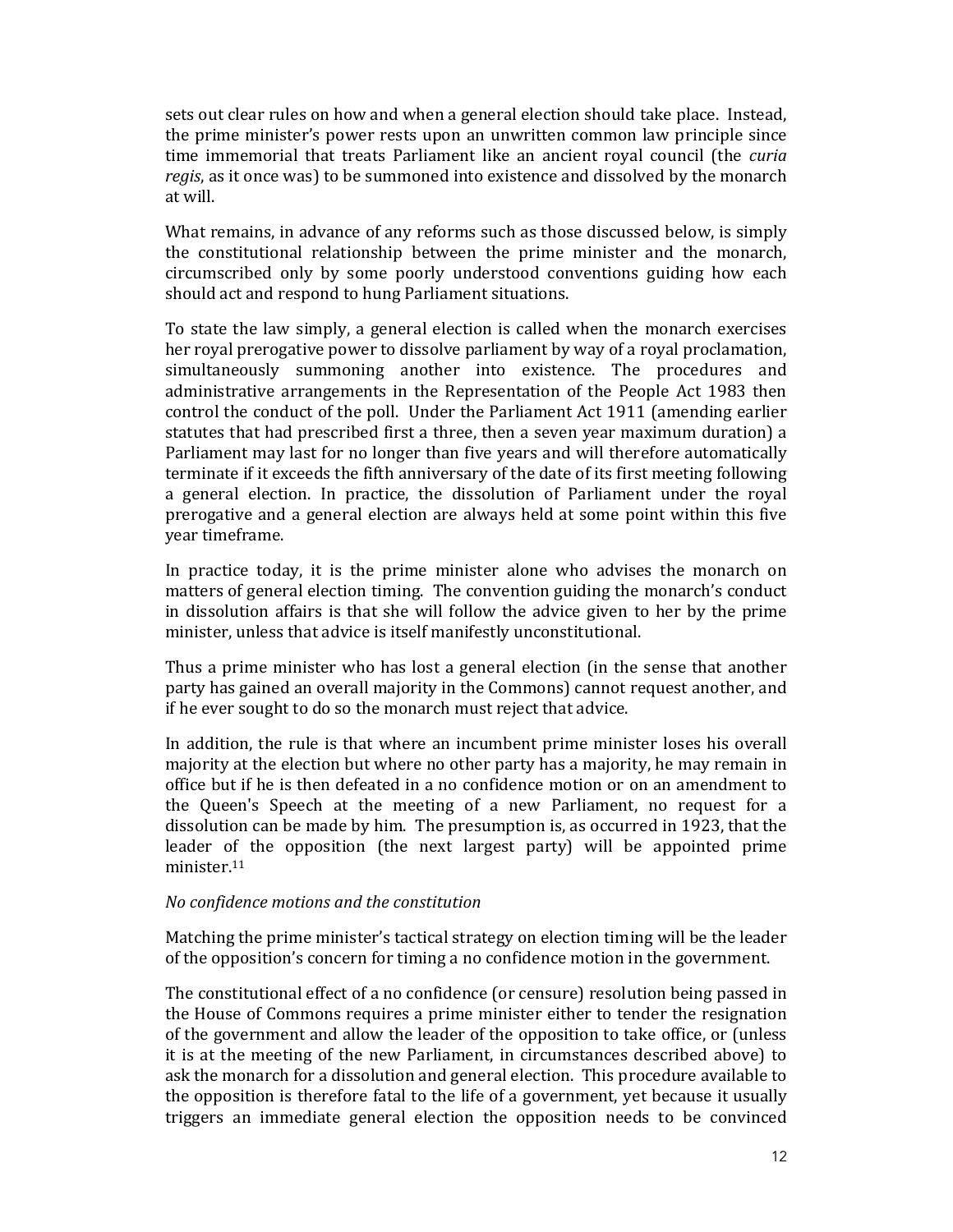before tabling the motion that it has a good chance of defeating the governing party at the polls and not fare worse than at the prior election.

This was certainly the situation on 28 March 1979, the last occasion of a successful no confidence motion being passed (won by 301 votes to 300), having been tabled by Margaret Thatcher as opposition leader against the government of James Callaghan, Labour's then prime minister. Mr Callaghan immediately advised the Queen for a dissolution and election, which Mrs Thatcher then won by a large overall majority.

## *The case for reform*

There is a case for codifying the conventions that apply to early second elections, for there is no doubt that considerable misunderstanding and confusion surrounds them.12 However, codification can create problems of its own in terms of rigidity. What is of more importance is simply greater public understanding of what the rules are, especially among politicians and journalists. Recent press speculation about the personal role of the Queen in resolving questions such as who should be prime minister and when a second election could take place suggests that the constitutional conventions are not understood, and therefore perhaps not accepted.<sup>13</sup> Some authorities speak of a reserve discretionary power of the monarch to act as a broker between the party leaders in difficult situations – which modern commentators consider an archaic proposition with no relevance for today. This analysis is particularly unhelpful in the event of a more politically interventionist personality succeeding to the throne, for it is essential to the future of the monarchy that its detachment from the political process is maintained.14

Furthermore, codification would detract from the emerging cross-party case for fixed intervals between general elections. The Liberal Democrats and numerous Commons backbenchers have publicly called for fixed four‐year term Parliaments for many years.15 This was a Labour manifesto commitment at the 1992 general election, though subsequently dropped by the New Labour leadership. To relinquish power over the general election date requires a rare act of political self‐ sacrifice, as it represents a huge tactical advantage. The Conservative leader David Cameron has said, 'I believe it's time we looked seriously at fixed term Parliaments. Is it really right that one person should be able to set the date of the general election... to decide the whole timetable for political discourse?'16 More recently he asserted that, 'The arguments for fixed term Parliaments are strengthening'.17 Under this reform, provision would still need to be made for an early second election within each fixed four-year term, but instead of the mechanism being the individual decision of a prime minister under poorly understood conventions, it would become an written statutory procedure limited to the situation where no working government could be formed from the existing House of Commons.18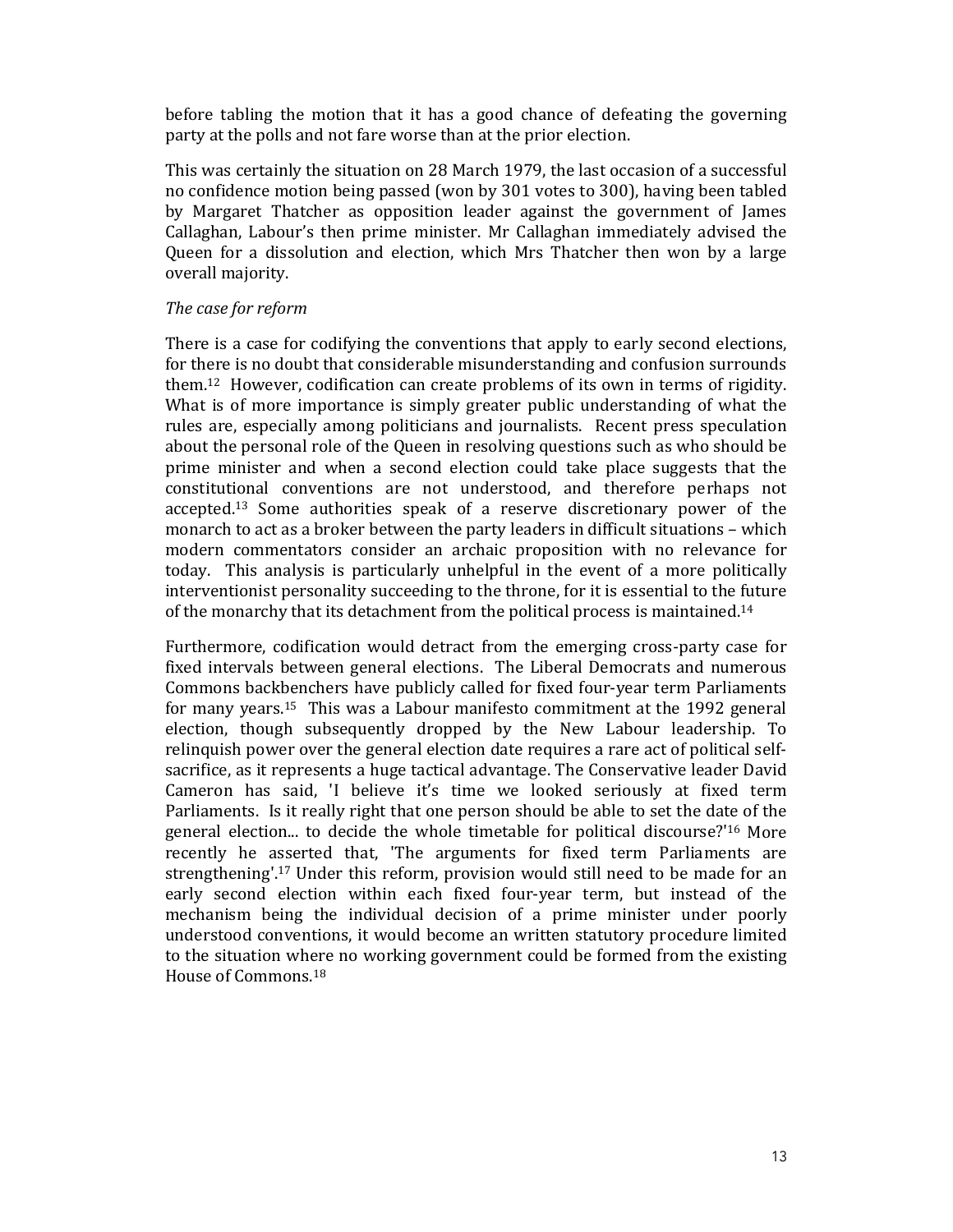# **4. Changing the political culture**

## *Weak and unstable government?*

Those opposed to hung Parliaments in general argue that it will inherently result in weak and unstable government with ministers lacking the power and authority to deal with pressing economic, social and national security challenges. In contrast, its supporters argue that it will fundamentally alter the culture of politics in this country for the better, requiring a broader cross section of elected representatives to be included in the policy making process, providing greater transparency and restraining the authority of the executive whilst empowering the collective influence of Parliament.

Concern about the impact of an uncertain election outcome on the financial markets and the prospect of further damage to the UK's economic position is particularly prevalent this year. But because the UK is accustomed to majority government it does not necessarily follow that the alternative will necessarily be damaging. Scotland, Wales and Northern Ireland are already accustomed to forms of coalition and minority government in the devolved legislatures over the last decade and have demonstrated how such outcomes can be made to work. Both historical UK and comparative international experience also give reasons for confidence: in our hour of maximum danger the country was after all run by a coalition government between 1940‐45; and of the 10 largest fiscal consolidations in OECD member countries since 1970 seven have taken place under coalition or minority governments.<sup>19</sup> Indeed, there is a good case to be made that a minority government, encompassing and having consulted with a broad swath of representative opinion within the House of Commons, may provide a platform for the political leaders to take bolder decisions than might otherwise be the case not least because responsibility for those difficult decisions will be shared by more than one party and one political leader.

It is certainly true that minority government represents something of a 'hand to mouth existence' and its longevity is known only in retrospect.<sup>20</sup> However, the experience of the 1992-97 Parliament equally demonstrates that, in certain circumstances, even a majority government can be reduced to such an existence. John Major's government was re‐elected in 1992 with a majority of 21 seats yet in practical terms, given the deep internal party divisions over Europe, for most of the Parliament he had to govern as if he had only a minority administration. Successive by‐election defeats, the withdrawal of the whip from nine Eurosceptic rebels, and the defection of several MPs to Labour and the Liberal Democrats all conspired to erode the majority completely by the end of 1996. The lesson of this Parliament was that even a comfortable electoral majority need not be a bulwark against instability if there is an unhelpful confluence of events and divisive political forces.

A hung Parliament will require everyone to re‐evaluate the concept of parliamentary stability, confidence and legislative success. A government can lose a number of votes during the course of a parliamentary session but that need not undermine the prospects for its fundamental long-term survival. Ultimately the votes that most count and that would threaten the longevity of an administration are on motions of confidence and supply (money). A failure to win other divisions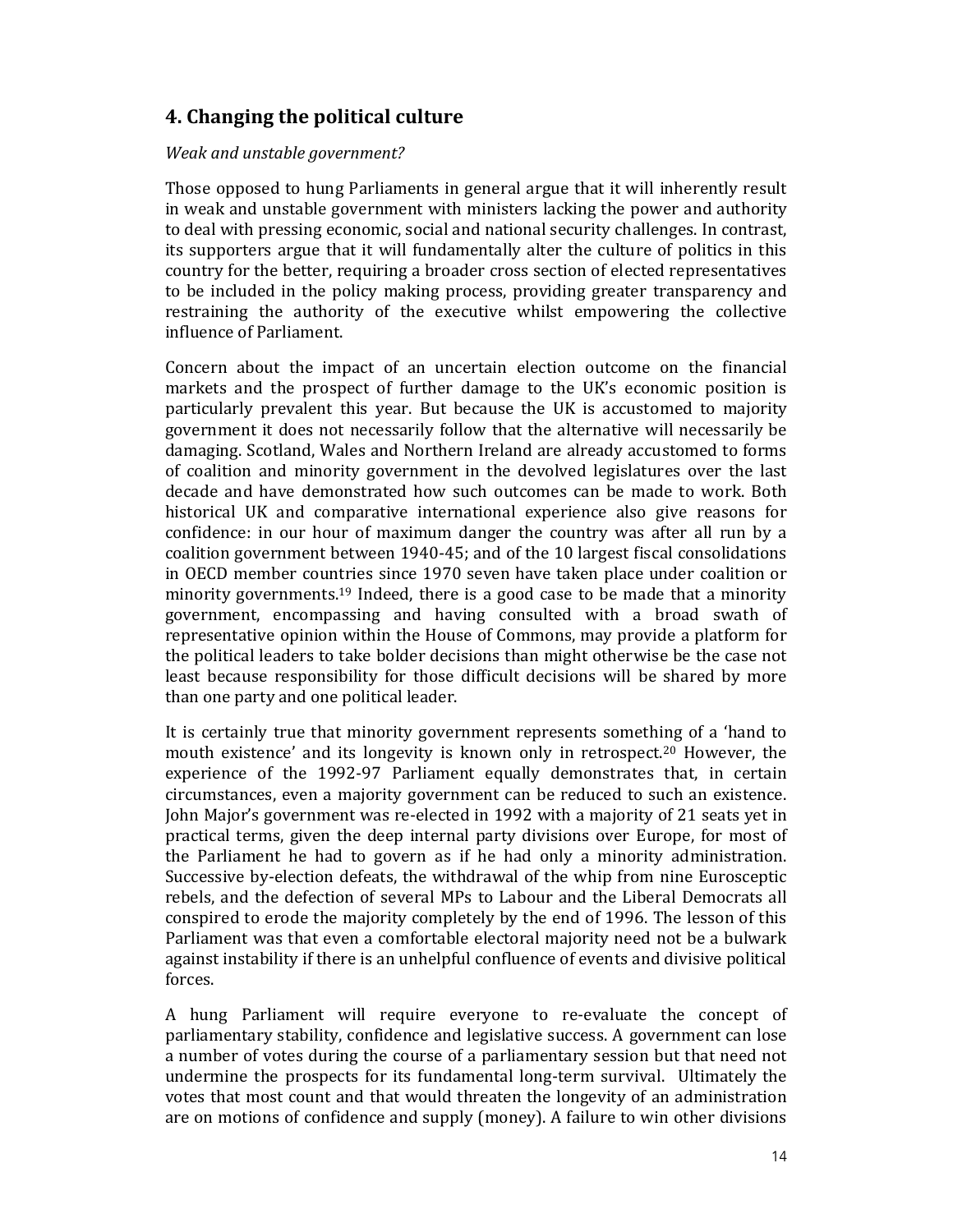can be time consuming and a distraction but need not necessarily threaten the government providing it can win any confidence motion that follows. In July 1993, for example, the Conservative government lost a vote on the Maastricht Treaty social chapter but won the subsequent confidence motion by 110 votes. Similarly in 1978 the Labour government lost a motion on inflation strategy by two votes but won the subsequent confidence motion by 10 votes. And in the 1974 Parliament the Labour government lost 17 divisions in total but still survived. Similarly in Scotland in 2009 the SNP minority administration failed to secure its budget and had to renegotiate and make a number of concessions but it was not brought down.

Political decisiveness is linked to a government's capacity to legislate and here too the precedents demonstrate that a hung Parliament can still deliver. In 1974, for example, the number of bills that became statute compared very favourably with the legislative outputs of prior and subsequent sessions, given that it was a year of two general elections.<sup>21</sup> There is no reason why a minority government cannot pursue a broad legislative programme though it may need to be more persuasive and consensual in its approach to policy making than would otherwise be the case if it was governing in its own right.

## *The greatest change: coalition or minority government?*

Culturally, the greatest changes in parliamentary practice would be delivered as a result of a period of minority government rather than coalition. The latter requires adherence to collective responsibility and would therefore require cohesive party unity in order to work. The public already perceive, albeit wrongly, that MPs are lobby fodder, but a coalition government would make the prospect of backbench rebellions less likely, as party discipline would need to be firm. A coalition government would also probably reduce the influence of the House of Lords in the legislative process where at present no party has overall control and the government therefore has to negotiate for its legislative programme, with the Liberal Democrats often providing the swing vote. Although it is harder to exercise control over peers than MPs because there are no real sanctions that can be applied for defying the party whip, any coalition agreement, and therefore collective responsibility, would probably extend across both chambers.

In contrast, minority government might enhance the power of backbenchers because individual MPs and interest groups are better placed to secure concessions – as happened with the Rooker‐Wise amendment to the 1977 Finance Bill which ensured increases for personal allowances in line with inflation, and in December 1994 when the government's proposal to increase VAT on domestic fuel was defeated after the Conservative Eurosceptics abstained or voted against the measure.

#### *The new intake of MPs*

Recent research indicates the growing willingness of MPs to rebel.22 However, in the next Parliament the impact on backbenchers may be difficult to predict given the influx of so many new members who lack knowledge of parliamentary procedure and how to utilise it. Many of the 2010 intake of MPs will be dependent on the whips and party managers for support and guidance which may in turn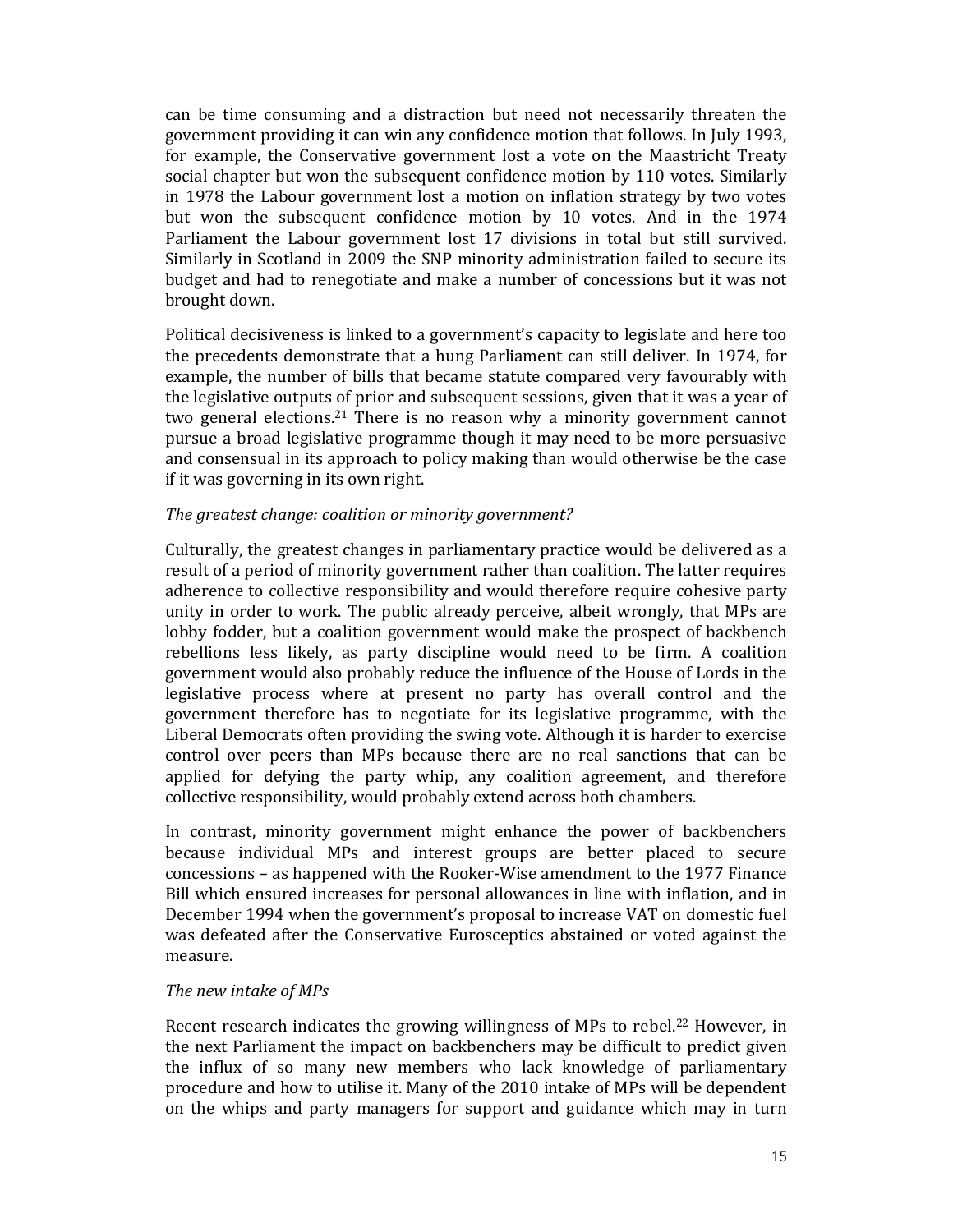inhibit their ability or willingness to exploit the fluidity of a minority government's status to extract policy and legislative concessions.

A hung Parliament will almost certainly force all MPs to spend more time at Westminster than might have been required of them in recent previous Parliaments and there may also be a move against 'family friendly hours'. The ongoing public debate about the balance between an MP's local and national focus will thus remain prominent, particularly given that so many of the new MPs will have campaigned on a promise to prioritise their constituency work and spend more time locally than at Westminster.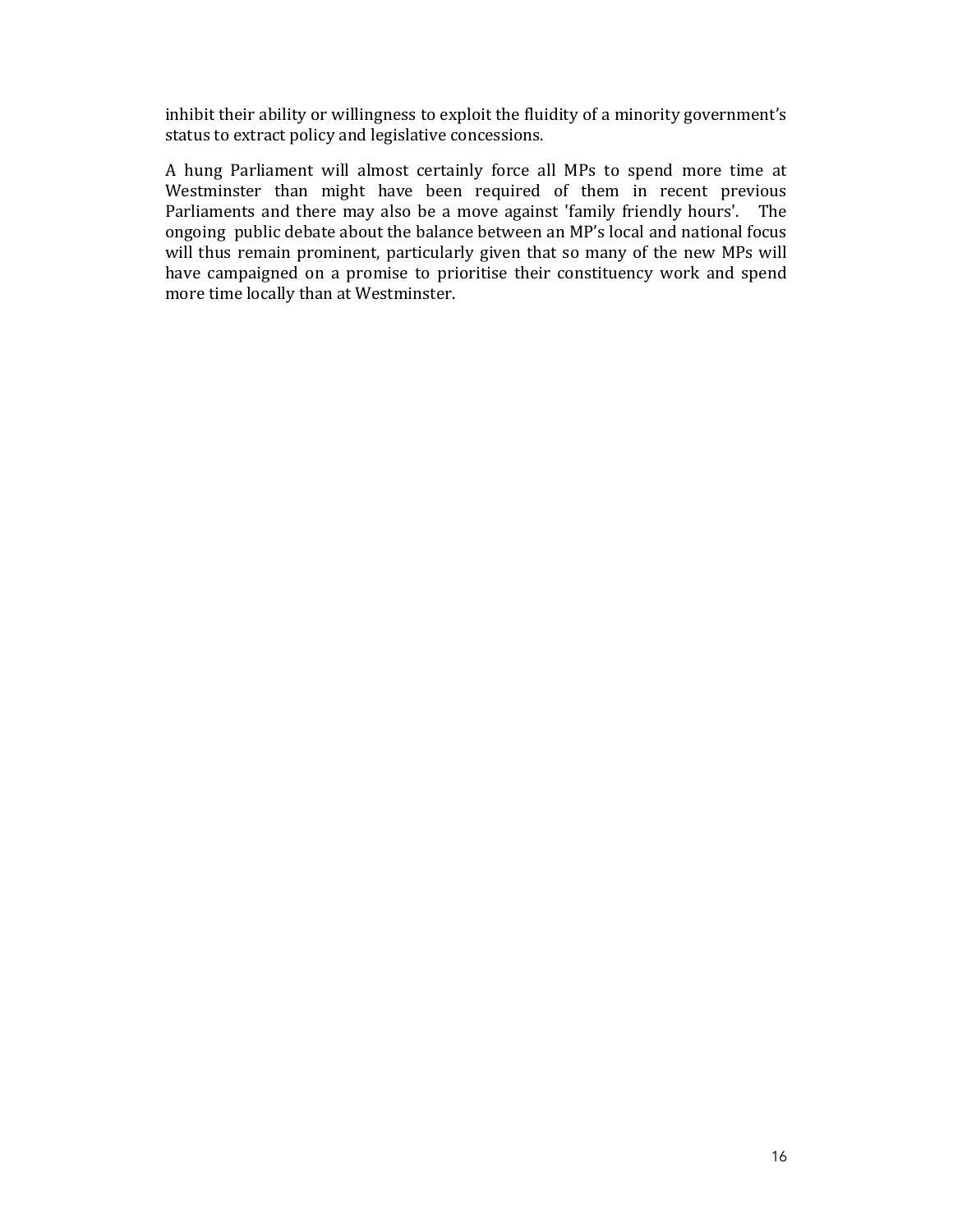# **5. The place of constitutional and parliamentary reform in a 2010 interparty agreement**

The prospect of a hung Parliament has concentrated thought on 'shopping lists' for agreements between the parties.

Ultimately, economic matters are likely to dominate all discussions. But looking beyond this, in the aftermath of the MPs' expenses scandal all parties have made a virtue of being committed to far‐reaching constitutional and parliamentary reform in order to clean up politics and help restore public trust and confidence in the parliamentary system. Only limited progress will have been made with this agenda by the time of the general election so it may have some weight in any inter‐party negotiations subsequent to the general election, particularly given the Liberal Democrats' long-standing commitment to wide-ranging reform of the political and electoral system in order to establish a new style of politics.

Past history also demonstrates that constitutional reform tends to be high on the list of policy objectives discussed by the parties in a hung Parliament situation, not least because the composition of both Houses tends to be the subject of negotiation. There are precedents in both 1917‐18 and in 1929‐1930, but the most pertinent are the discussions that took place between Labour and the Liberal Democrats before the 1997 general election, when Labour could not be sure of a firm majority.

# *The CookMaclennan talks*

There had been some initial contacts between Labour leader Tony Blair and the Liberal Democrat leader Paddy Ashdown as early as 1993 about the prospects of a coalition. In October 1996, the two parties went a step further, establishing a Joint Consultative Committee (JCC) to consider common elements in their constitutional reform programmes. Its terms of reference were: to consider whether there might be sufficient common ground to enable the parties to reach agreement on a legislative programme for constitutional reform; to consider the means by which such a programme might best be implemented; and to make recommendations.

The Committee was chaired by Robin Cook for Labour and Robert Maclennan for the Liberal Democrats. It published its agreement in March 1997, bringing together key elements of constitutional reform such as modernisation of the practices of the House of Commons, devolution, Freedom of Information (FoI), incorporation of the European Convention on Human Rights into UK law, and reform of the House of Lords.

The ICC also proposed an independent commission to consider a proportional alternative to the first‐past‐the‐post electoral system, with the choice being put to the public in a referendum.23 The report could have led the way for more intensive joint working on the constitution had Labour needed Liberal Democrat support in the Commons. In the event, the huge majority Labour won at the 1997 general election meant that the Liberal Democrats could be disregarded. The immediate commitments in the Cook‐Maclennan report were achieved: in the first session legislation on devolution and human rights was brought forward, and in the following session FoI and Lords reform. Labour also moved swiftly to modernise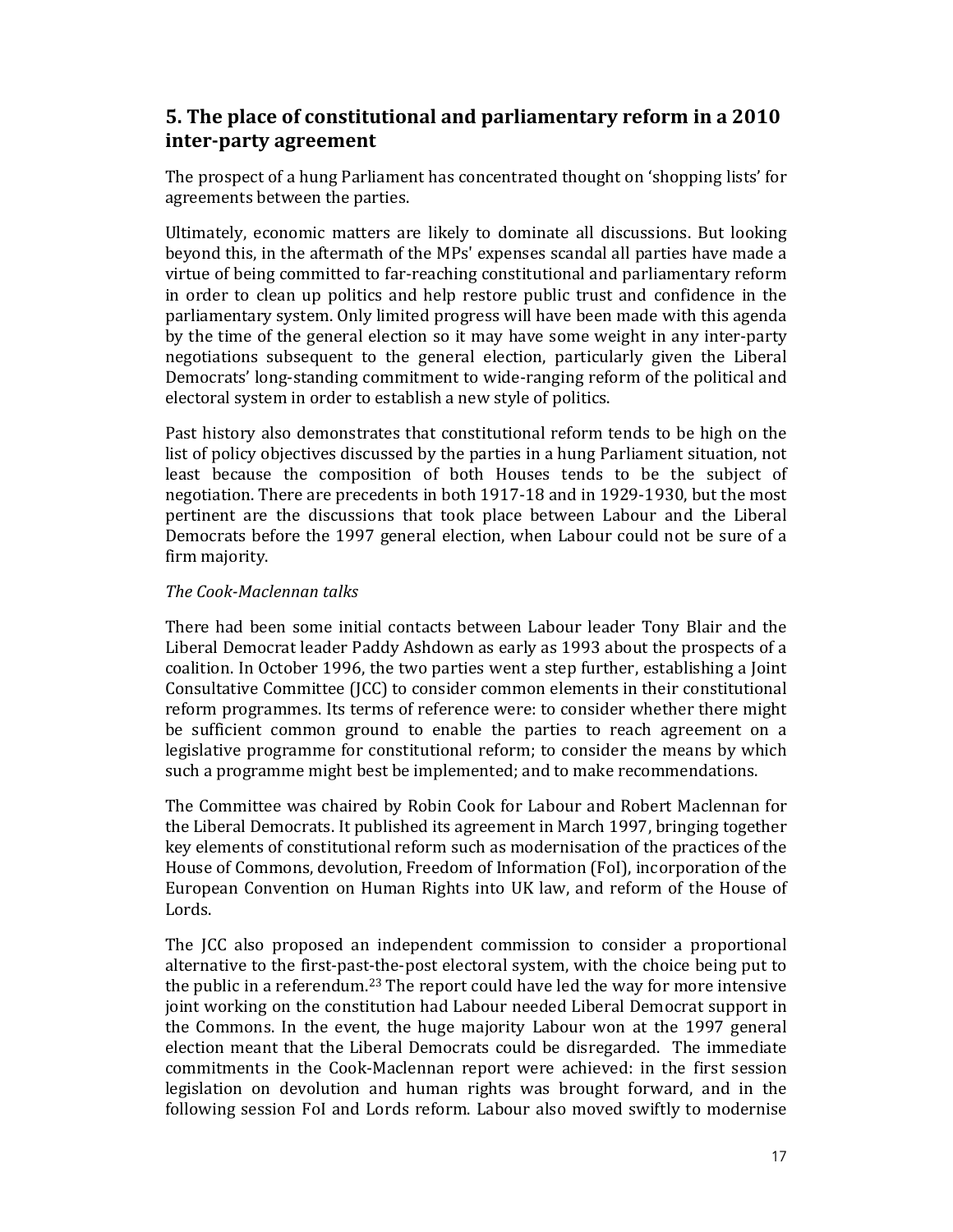parliamentary procedure. Some issues remained outstanding, most importantly for the Liberal Democrats the holding of a referendum on electoral reform. Overall, however, the initiative was useful in establishing common ground before Labour took power. Had there been a need to build a coalition with the Liberal Democrats, the similarity of their constitutional programmes would have smoothed a broader agreed programme of government.

The Blair‐Ashdown initiative had been initially intended to feed into some kind of coalition agreement and Tony Blair pressed on with plans to include Liberal Democrats within cabinet committee processes. However, this initiative was much less successful. In July 1997 a Joint Consultative Cabinet Committee was announced.24 The Committee was served by the Cabinet Office, but the Liberal Democrat members (Paddy Ashdown, Alan Beith, Robert Maclennan, Lord Holme of Cheltenham and Menzies Campbell) were not bound by collective cabinet responsibility.25

The Committee met in 1997 but its work appeared to peter out from 1998 onwards, particularly once the Independent Commission on the Voting System was announced in December 1997, to be chaired by Lord Jenkins. A joint statement by Blair and Ashdown proposing to widen its remit in December 1998 led to tensions within both parties; Charles Kennedy replaced Ashdown in June 1999 and ruled out an electoral pact in January 2001, suspending further involvement in the Cabinet Committee which was wound up formally in January 2002. It had met only twice since Kennedy had become leader. In the meantime, Labour did not follow through with the Cook‐Maclennan commitment to hold a referendum on electoral reform in the 1997 Parliament. Inevitably this has left a residue of mistrust that may affect Liberal Democrat perceptions of the commitment by Labour to hold a referendum on the alternative vote (AV) in the next Parliament.

#### *A new CookMaclennan?*

The prospects for a similar initiative to Cook‐Maclennan before the 2010 Parliament are slim. Now that many of the key elements of reform have been achieved the parties simply do not have the same common purpose with regard to constitutional reform as they did in 1997.

The Liberal Democrat leader Nick Clegg has said that under a hung Parliament he will enter into negotiations first with whichever of the two other main parties has 'the strongest mandate from the people'.<sup>26</sup> What is of course unclear is how he will interpret that 'strongest mandate' – will it be in terms of seats secured or votes won? It's likely of course that he will barter between the parties. But what would be the key areas of common ground?

Although the question of a written constitution continues to bubble under the surface, in reality it is not an immediate policy priority for any party and is nowhere near as prominent a matter of public debate as constitutional reform in the shape of devolution was in 1997. However, Gordon Brown has floated the idea of a written constitution and this has become more insistent recently, with talk of a Constitutional Reform Commission to map out the way. It is unclear how far this would interest the Liberal Democrats as a commitment, since there are few details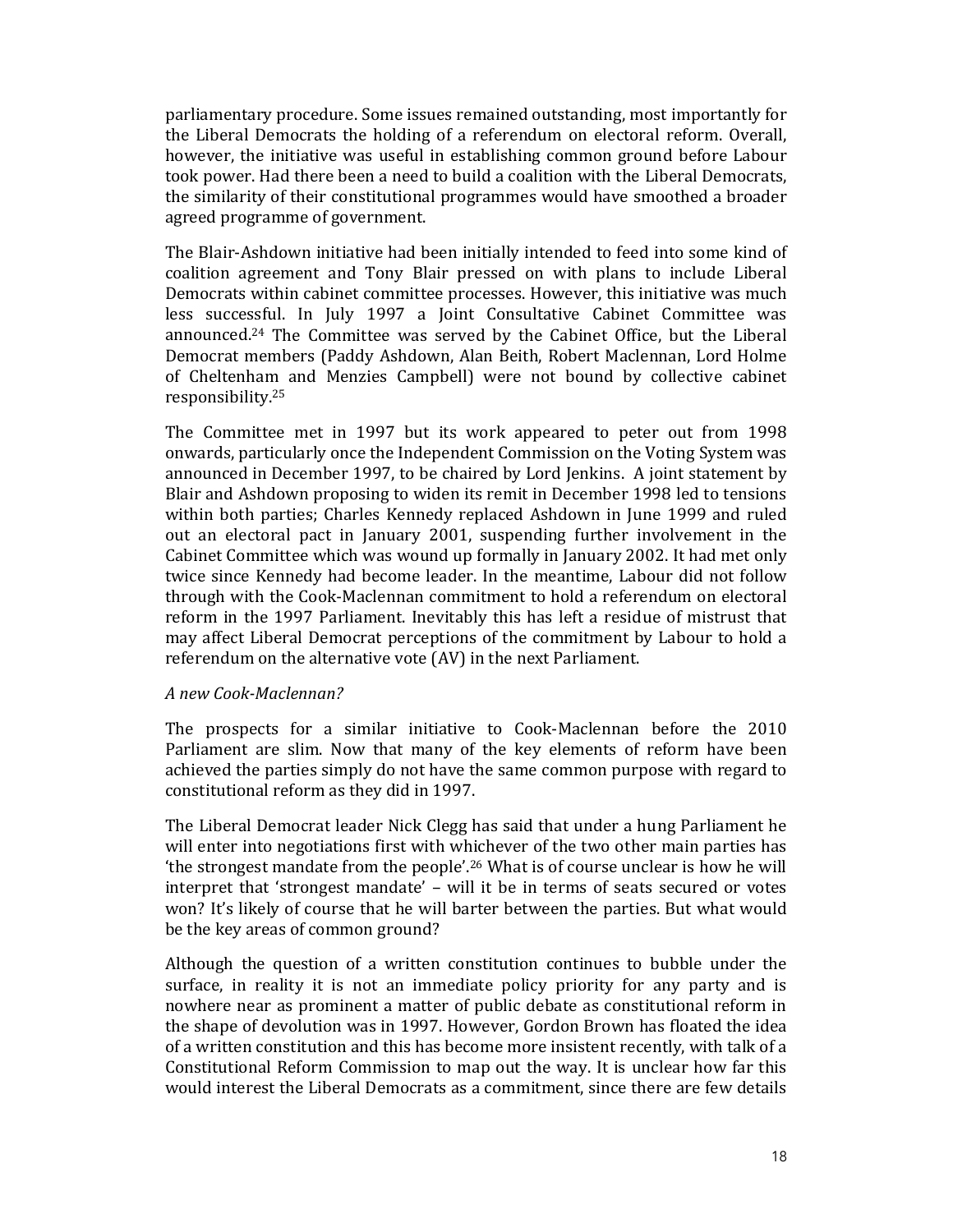as to whether any form of entrenchment is contemplated. It is likely to be the least enticing part of any attempt to reach out to the Liberal Democrats.

As far as procedural reform of Parliament is concerned, scope for agreement here will largely depend on the progress that has been made with implementation of the recommendations of the Wright Committee on Commons Reform as agreed by the House on 22 February and 4 March 2010. To be in place for the start of the next Parliament the Standing Orders of the House of Commons will need to be amended and agreed before the general election is called. If any issues remain outstanding and have not been implemented then it is possible that these will become the subject of negotiation.

But it is reform of the composition of Parliament – both Commons and Lords – that may perhaps offer the best prospects for inter‐party negotiation.

# *Proportional representation for the House of Commons*

One area of likely inter‐party negotiation is a referendum on electoral reform. Gordon Brown announced his interest in AV at the Labour Party conference in October 2009. The government subsequently committed to AV (rather than STV) by introducing amendments to the Constitutional Reform and Governance Bill that will provide for a referendum to be held by 31 October 2011. Widely interpreted as a pre-election overture to the Liberal Democrats, there nonetheless remains uncertainty as to whether the legislation will achieve royal assent before the election.27 If not, it is unlikely to inspire Liberal Democrat trust.

If it is enacted then an important partisan advantage will have been secured as a new Conservative administration (majority or minority), averse to any move away from first-past-the-post, would have to repeal the legislation as soon as possible after taking power. Alternatively, a simpler route would be to ensure that the delegated legislation required to give effect to the referendum is not brought into force.

For the Liberal Democrats, the price of their support for a coalition or minority government with any party would likely be a commitment to a referendum offering a more proportional voting system than the majoritarian AV system.

#### *Composition of the House of Lords*

House of Lords reform is one area of constitutional 'unfinished business' from the Labour administrations of 1997-2010. The removal of most of the hereditary peers from the House of Lords in 1999 was to be followed by a 'second stage' of reform leading to a 'more democratic and representative chamber'. However, no clear way forward towards an elected element has emerged. Instead, the Constitutional Reform and Governance Bill includes provisions to introduce resignation, suspension and expulsion from the second chamber, and to end byelections for the remaining places for hereditary peers. A backbench amendment to the Bill to introduce 'term‐peerage' appointments of 15 years did not receive the support of the Labour front bench.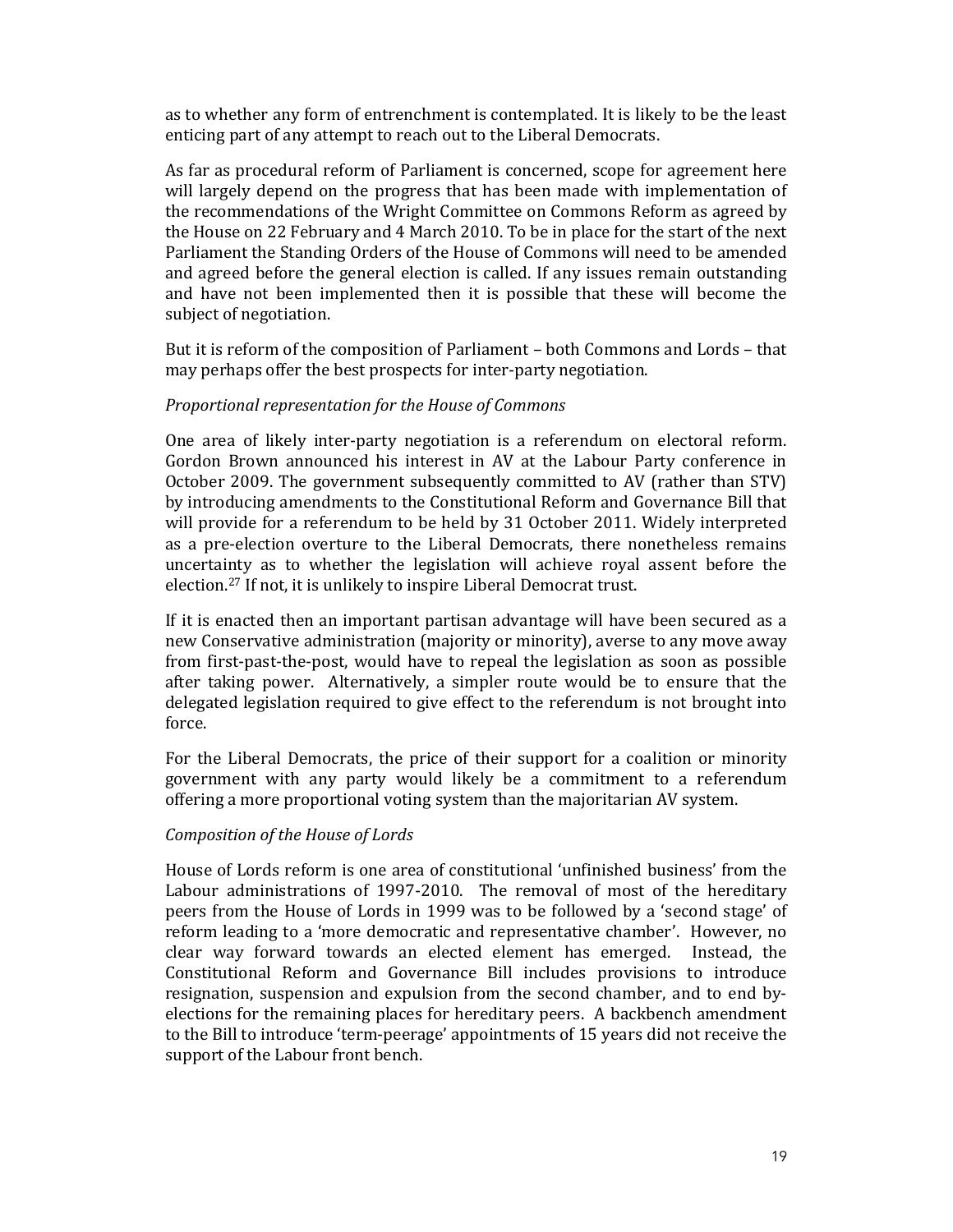Lords reform is likely to be problematic for a coalition agreement between political parties, as there are disagreements between and within the main parties on the most desirable way forward.

A Conservative deal with the Liberal Democrats can more or less be discounted. Firstly, the Conservative Party favours a first-past-the-post method of election, whereas the Liberal Democrats' strong preference is for proportional representation and the STV system. But more significantly, many Conservative peers are hostile to the idea of elections at all, and it has become clear that Lords reform is a low priority on David Cameron's reform agenda.<sup>28</sup>

It is worth noting, however, that the Conservative Party might find that the House of Lords may require more urgent attention than they have admitted to date. The Conservative Party have no majority in the House of Lords and a Conservative government would need to appoint a number of peers to rebalance the party proportions. This would take some time and in the interim it is not clear whether the Salisbury Convention would apply. It has been reported that the Conservative Leader in the Lords, Lord Strathclyde, has consequently argued that the Conservatives should be as specific as possible about policy in their manifesto to have the best chance of the Lords maintaining the Salisbury Convention in such a circumstance.29

The main opportunity for agreement therefore remains with a Labour-Liberal Democrat deal. However, while both are committed to an elected second chamber, what is unclear is how highly Lords reform may rank in a list of Liberal Democrat priorities for coalition support, alongside its far more pronounced constitutional policy objective of proportional representation for the House of Commons and other non-constitutional issues such as changes to the taxation system. So this opportunity for reform may depend upon the level of Labour's own determination to see its Lords reform programme carried though, as set out in its white paper *An elected second chamber*. 30

In other words, the Liberal Democrats will most likely support Labour's Lords reform bill, qualified perhaps by points of detail, but it will not necessarily be a price demanded by them as a condition for supporting Labour to remain in office in the event of a hung Parliament.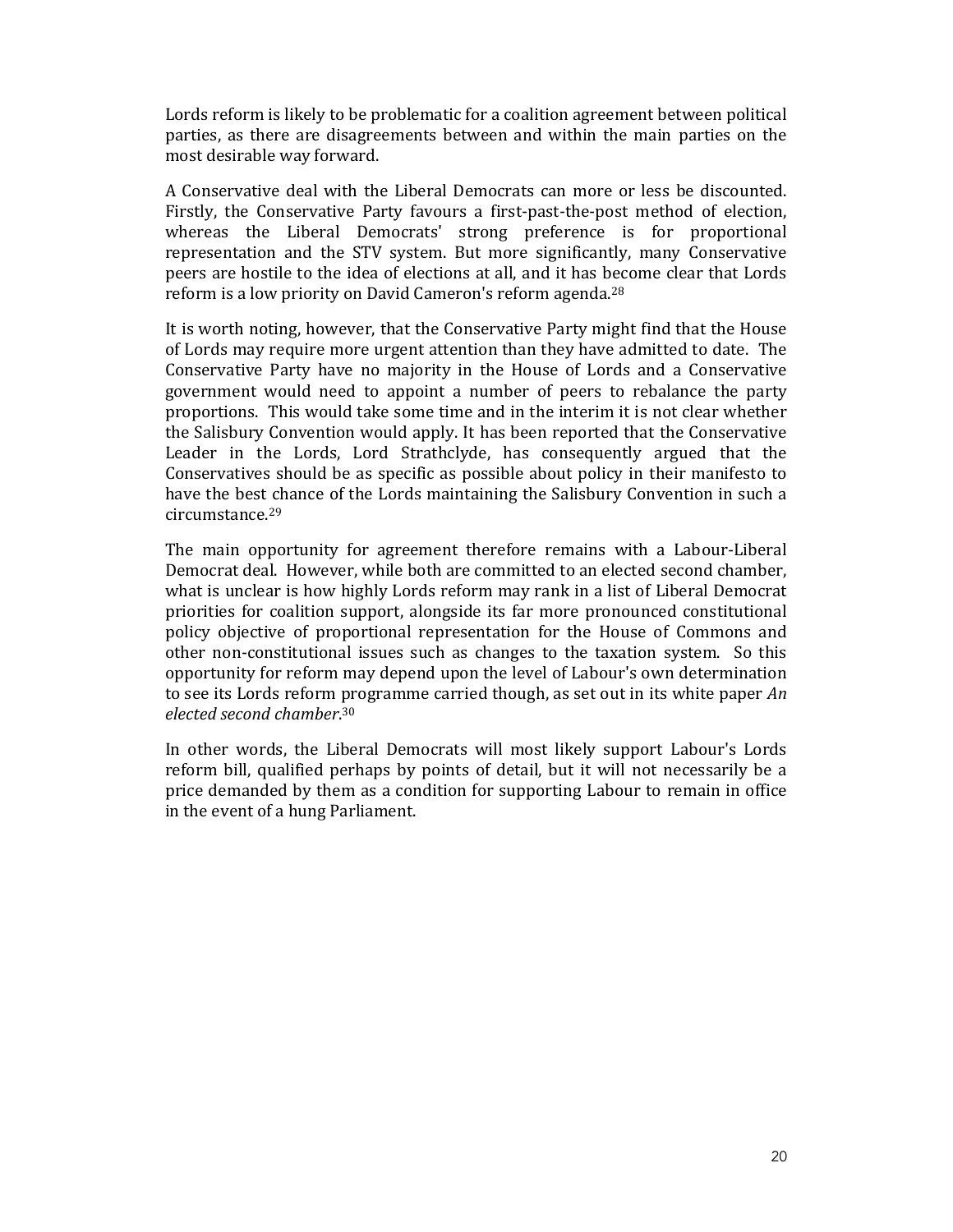# **Endpiece**

The constitutional framework and culture within which any minority or coalition government will operate in the near future is undergoing a period of transition at the moment. There is now a wide-ranging desire to consider reforms to our political system, especially ones promoting greater popular trust in how Parliament and government works. Providing greater public clarity and understanding of the rules, principles and processes that determine who governs Britain – the objective of this pamphlet – is an important pre-condition to this ongoing review of our political and constitutional system.

To this end also, the prime minister has initiated two important developments. One has been his instruction to the cabinet secretary to draw up a chapter on elections and government formation in the new cabinet manual.<sup>31</sup> This is still in draft form and was the subject of examination by the Commons Justice Committee on 24 February 2010, with the cabinet secretary Sir Gus O'Donnell appearing before the committee to answer questions.<sup>32</sup> The content of the manual will reiterate in general form several of the principles and conventions described in greater detail in this pamphlet.<sup>33</sup> Insofar as the manual will be made publicly available, this will have a welcome educative effect, and go some way to increase knowledge among politicians, the media and the public about hung Parliament scenarios.

Interestingly, in preparing the manual, the cabinet secretary has been keen to develop one or two new conventions and firm up existing ideas on good governance. In particular, he wishes to formalise the 'caretaker convention', by extending an existing principle – that during an election campaign the government will not enter into significant policy, executive or commercial decisions – into the post‐election period in circumstances where some doubt exists as to whether the government possesses the confidence of the House of Commons.34

A much broader consideration for developing a written constitution would be the potential clarity when a hung Parliament occurs. It would represent an opportunity to construct a coherent set of principles connecting government and the governed, as well as government and Parliament, and Parliament and the people. Considerable advance thought about how to approach the drafting and preparation of such an important national document has been given to this in 10 Downing Street since 2007.35 It is likely that some commitment on working towards a written constitution will appear in the forthcoming Labour election manifesto, as it has in Liberal Democrat manifestos at several past general elections. Some believe a written constitution may come to appeal to the Conservative Party in the longer term too, as a stabilising and consolidating measure in response to the major reforms and changes of the past two decades. If and when a public debate on a written constitution begins, the rules relating to government formation and dissolution of Parliament – embracing minority and coalition governments – will then a require serious further re‐examination.36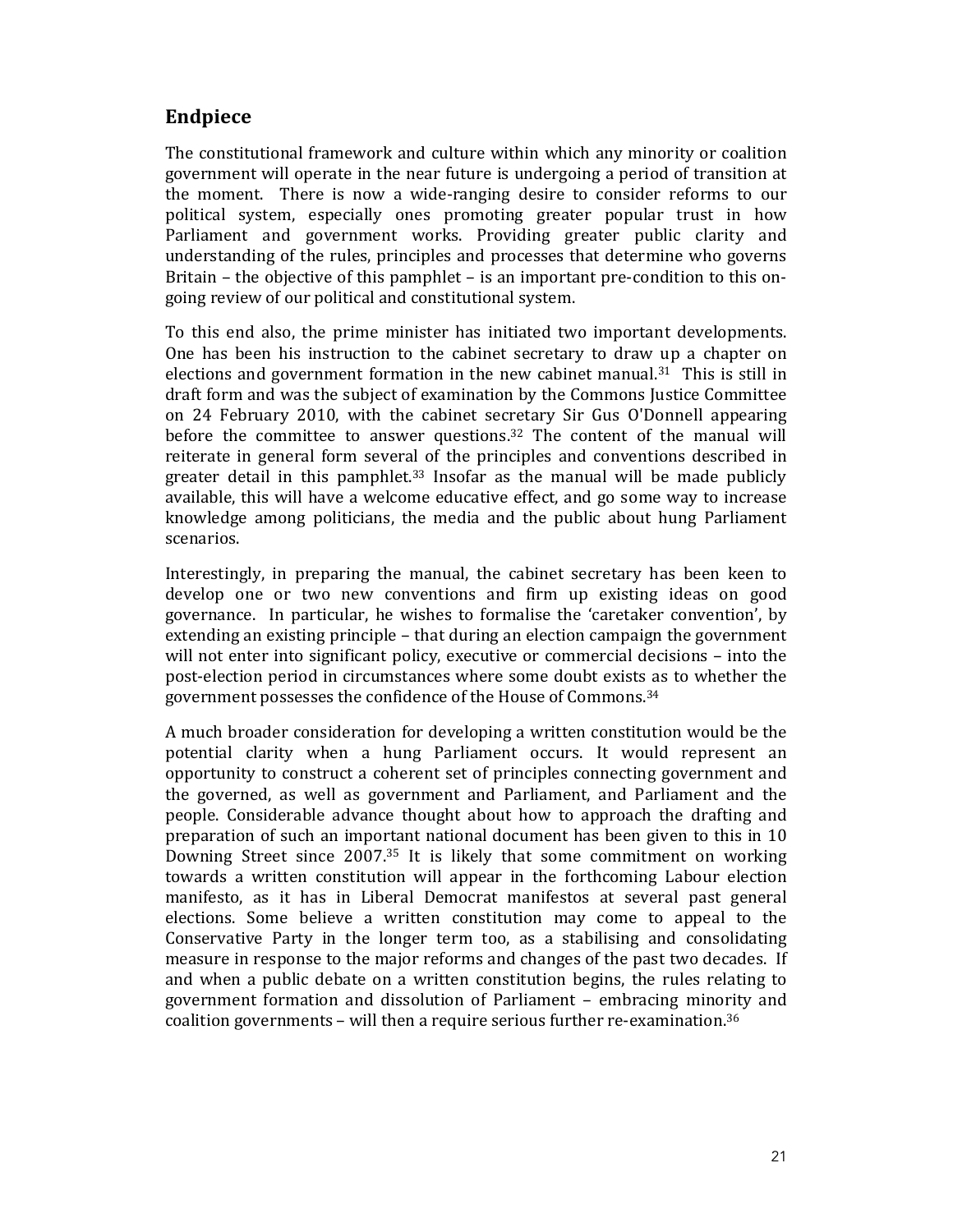# **Notes and references**

 $^2$  In contrast to Heath's four day attempt to form a government in 1974, following the December 1923 general election Stanley Baldwin stayed in office for six weeks trying to form an administration before he 'met' Parliament to test his support only to lose a confidence motion. In general terms Heath's approach is the most likely to prevail, for a party leader would generally not want to test their support unless they were very certain of the outcome. There may be rare exceptions to this when they determine that their party might gain an advantage by doing so. This was the case when Baldwin went to the House of Commons, knowing he was likely to lose, because he wanted to demonstrate that the Liberal Party was putting Labour, a party with fewer seats than his Conservative Party into power – the strategy paid off as the Liberals lost seats at the 1924 general election which was won by the Conservatives. The case for extending

3 'Purdah' is the period of time from when the general election is announced until after the election. It is also increasingly known as the 'pre-election period'. The preface of the Cabinet Office guidance issued to civil servants before the general election advises that 'decisions on matters of policy on which a new government might be expected to want the opportunity to take a different view from the present government should be postponed until after the election, provided that such postponement would not be detrimental to the national interest or wasteful of public money'. See www.cabinetoffice.gov.uk/media/cabinetoffice/propriety\_and\_ethics/assets/electguide.pdf.

<sup>4</sup> The case for clarifying and setting out the principles of the 'caretaker' convention has been made recently in several reports, particularly, R. Hazell & A. Paun (Eds.) (2009), Making minority government work: hung parliaments and the challenges for Westminster and Whitehall (London: Institute for Government & The Constitution Unit), and P. Riddell & C. Haddon (2009), Transitions: preparing for changes of government (London: Institute for Government).

<sup>5</sup> Budget Review Group (2006), Choices for a Purpose: Review of Scottish Executive Budgets, Report of the Budget Review Group (Edinburgh: The Scottish Government) cited in A. Brazier & S. Kalitowski (Eds.) (2008), No overall control? The impact of a 'hung parliament' on British politics, (London: Hansard Society), p.79.

6 See House of Commons Reform Committee (2008-09), Rebuilding the House, HC 1117. www.publications.parliament.uk/pa/cm200809/cmselect/cmrefhoc/1117/1117.pdf.

 $^7$  The 'usual channels' is the broad term used to describe a series of meetings and discussions between the party managers (the Leader of the House, the Chief Whip and their opposition party equivalents) and parliamentary officials in both the House of Commons and the House of Lords to decide how business will be arranged in each House.

<sup>8</sup> See House of Commons Reform Committee (2008-09), Rebuilding the House, HC 1117. www.publications.parliament.uk/pa/cm200809/cmselect/cmrefhoc/1117/1117.pdf.

9 For an analysis of the Lib-Lab Pact see R. Fox (1999), The Liberal Party 1970-1983: Its philosophy and political strategy, (University of Leeds: PhD Thesis), chapter five.

<sup>10</sup> Support for the opposition parties has already been partly addressed by the cabinet secretary when he made clear recently that the new cabinet manual will contain a provision to enable the cabinet office to support both the government and opposition parties in their discussions about forming a government. However, additional support within Parliament may still be sought and required. See House of Commons Justice Committee (2009-10), Uncorrected transcript of oral evidence to be published as HC396-i, Inquiry into constitutional processes following a general election, oral evidence, Q.87. www.publications.parliament.uk/pa/cm200910/cmselect/cmjust/uc396-i/uc39602.htm).

11 A comprehensive statement of the constitutional conventions governing the monarch's exercise of the legal power of dissolution of Parliament is given in R. Blackburn (2004), Monarchy and the Personal Prerogatives, Public Law, p.557. See also R. Blackburn (2009), The Prerogative Power of Dissolution of Parliament: Law, Practice, and Reform, Public Law, p.766.

 $12$  See, for example, the attempt at codifying some conventions on dissolution practice in New Zealand, where the Governor General exercises the legal power of dissolution in the name of the Crown. New Zealand Cabinet Office Manual 2008 (paragraphs 6.56-6.58) at www.cabinetmanual.cabinetoffice.govt.nz.

<sup>13</sup> For example, see, D. Finkelstein, 'How to stop the Queen picking the next Prime Minister', The Times, 25 November 2009; M. Oaten, 'Letter to the editor: We must head off the possible constitutional crisis if the result of the next election is close', The Times, 27 November 2009. (In response see R. Blackburn, 'Letter to the editor: No constitutional crisis', The Times, 28 November 2009.)

<sup>14</sup> See R. Blackburn (2006), King and Country: Monarchy and the Future King Charles III (London: Politico's).

<sup>1</sup> For an account of the post February 1974 general election process see, National Archives, PREM 16/231, Robert Armstrong note, 'Events leading to the resignation of Mr Heath's administration on 4 March 1974', 16 March 1974, available at www.margaretthatcher.org/document/E39D78DE7FBF4C7583FDFC8F7A029D42.pdf.